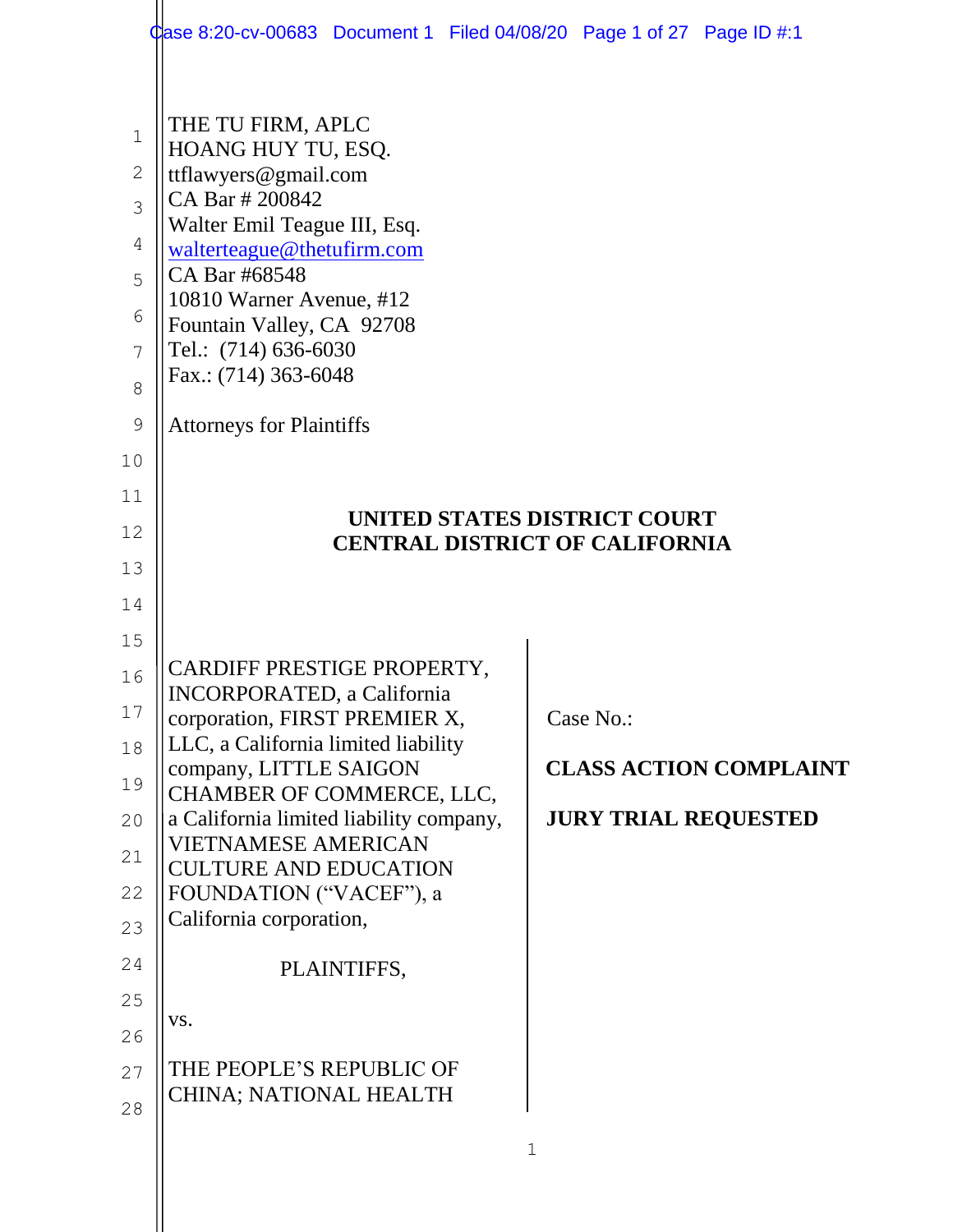|              | Case 8:20-cv-00683 Document 1 Filed 04/08/20 Page 2 of 27 Page ID #:2                |
|--------------|--------------------------------------------------------------------------------------|
|              |                                                                                      |
| $\mathbf{1}$ | <b>COMMISSION OF THE REPUBLIC</b>                                                    |
| $\mathbf{2}$ | OF CHINA; MINISTRY OF<br><b>EMERGENCY MANAGEMENT OF</b>                              |
| 3            | THE PEOPLE'S REPUBLIC OF CHINA;                                                      |
| 4            | MINISTRY OF COMMUNITY AFFAIRS                                                        |
| 5            | OF THE PEOPLE'S REPUBLIC OF<br>CHINA; THE PEOPLE'S GOVERNMENT                        |
| 6            | OF HUBEI PROVINCE; AND THE                                                           |
| 7            | PEOPLE'S GOVERNMENT OF<br>THE CITY OF WUHAN, CHINA.                                  |
| 8            |                                                                                      |
| 9            | DEFENDANTS.                                                                          |
| 10           |                                                                                      |
| 11           |                                                                                      |
| 12           | CARDIFF PRESTIGE PROPERTY, INCORPORATED, a California corporation,                   |
| 13           | FIRST PREMIER X, LLC, a California limited liability company, LITTLE                 |
| 14           | SAIGON CHAMBER OF COMMERCE, LLC, a California limited liability                      |
| 15           | company, VIETNAMESE AMERICAN CULTURE AND EDUCATION                                   |
| 16           | FOUNDATION ("VACEF"), a California corporation, (collectively, "Named                |
| 17           | Plaintiffs"), on behalf of themselves and on behalf of all those similarly situated, |
| 18           | by and through their undersigned counsel, THE TU FIRM, APLC, hereby bring            |
| 19           | this class action against the People's Republic of China ("the PRC"); National       |
| 20           | Health Commission of the People's Republic of China; Ministry of Emergency           |
| 21           | Management of the People's Republic of China; Ministry of Civil Affairs of the       |
| 22           | People's Republic of China; The People's Government of Hubei Province; and the       |
| 23           | People's Government of the City of Wuhan, China (collectively the "Defendants"),     |
| 24           | for damages and other relief, and hereby allege as follows:                          |
| 25           | 11111                                                                                |
| 26           | 11111                                                                                |
| 27           | 11111                                                                                |
| 28           | /////                                                                                |
|              | $\mathbf{2}$                                                                         |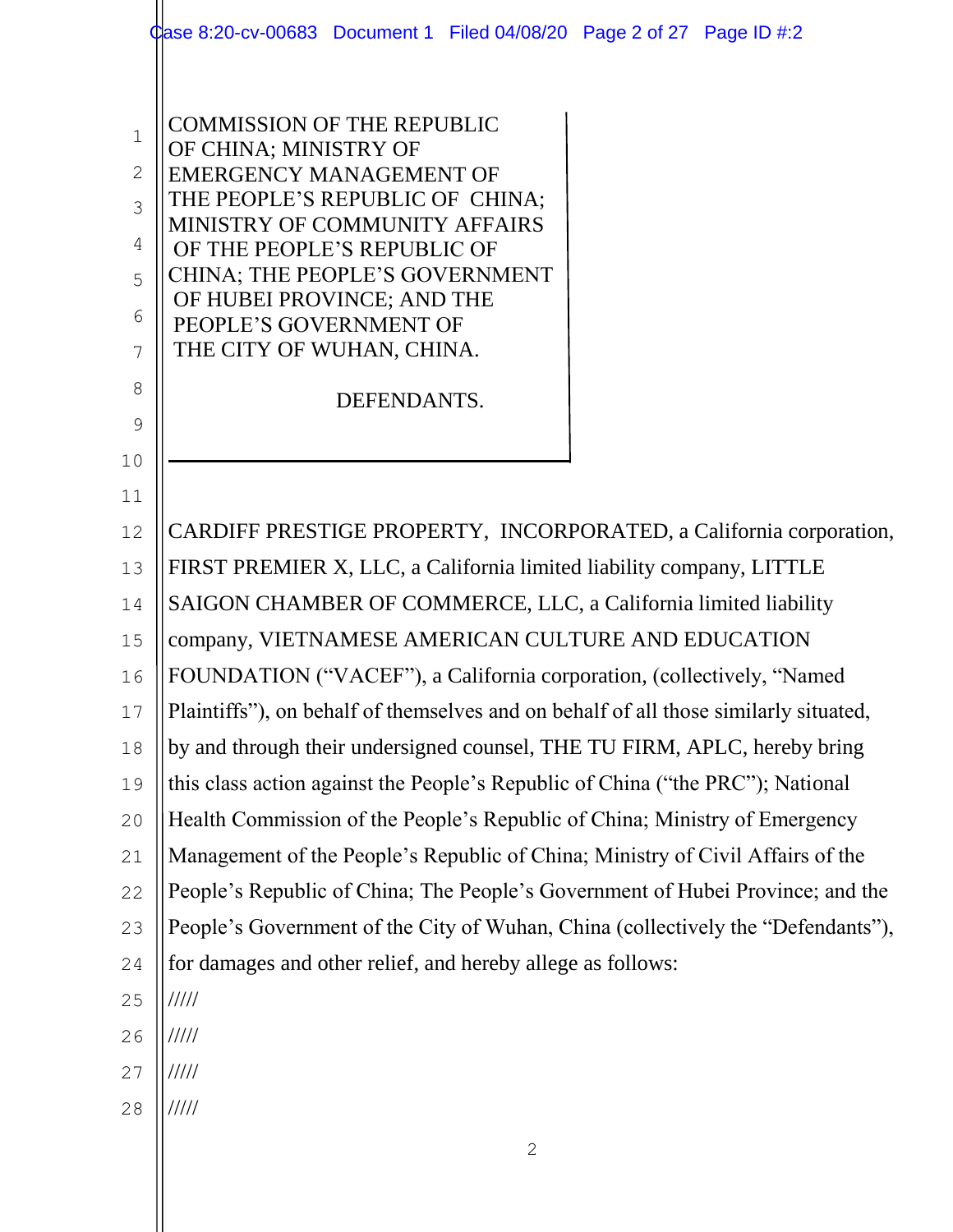2

## **INTRODUCTION**

3 4 5 6 7 8  $\mathsf{Q}$ 10 11 12 13 14 15 16 17 18 19 20 21 22 23 24 25 26 27 28 1. This class action complaint is brought by the Named Plaintiffs, which consist of "small businesses" in the United States, including the State of California, and as defined by the U.S. Small Business Administration, for monetary and related damages sustained as a result of the coronavirus pandemic, against the Defendants, the PRC and its various government entities, which handled and managed the response to the discovery of the coronavirus, and, upon information and belief, engaged in a cover-up of the coronavirus pandemic in China generally, and within Hubei Province and the City of Wuhan, thereby causing and/or contributing to the subsequent spread of the coronavirus all over the world, including to the United States of America ("US") and the State of California. 2. The PRC is the world's most populated country with over 1.3 Billion people. The PRC is also the world's second largest economy. As a result, the PRC has substantial economic and trading relationships with almost every country in the world, including the US. 3. In 2019, the US trade with the PRC was approximately \$555 Billion. 4. In 2018, approximately 3 Million tourists visited the US from the PRC. In that same year, approximately 2 Million US tourists visited the PRC. 5. The extensive business, trade and tourism relationships between the PRC and the US require honesty, accurate disclosure and transparency between the two counties, especially on any health issue or condition, which can cause a pandemic. 6. The world, including the US and the State of California, has been devastated in recent months by the new strain of the coronavirus, more commonly known as COVID-19, and the mutations that have occurred with this "new" virus. 7. Upon information and belief, this "new" coronavirus began in Wuhan, Hubei Province, China on or about November 17, 2019, and subsequently spread throughout the world, including to the US and the State of California. Reported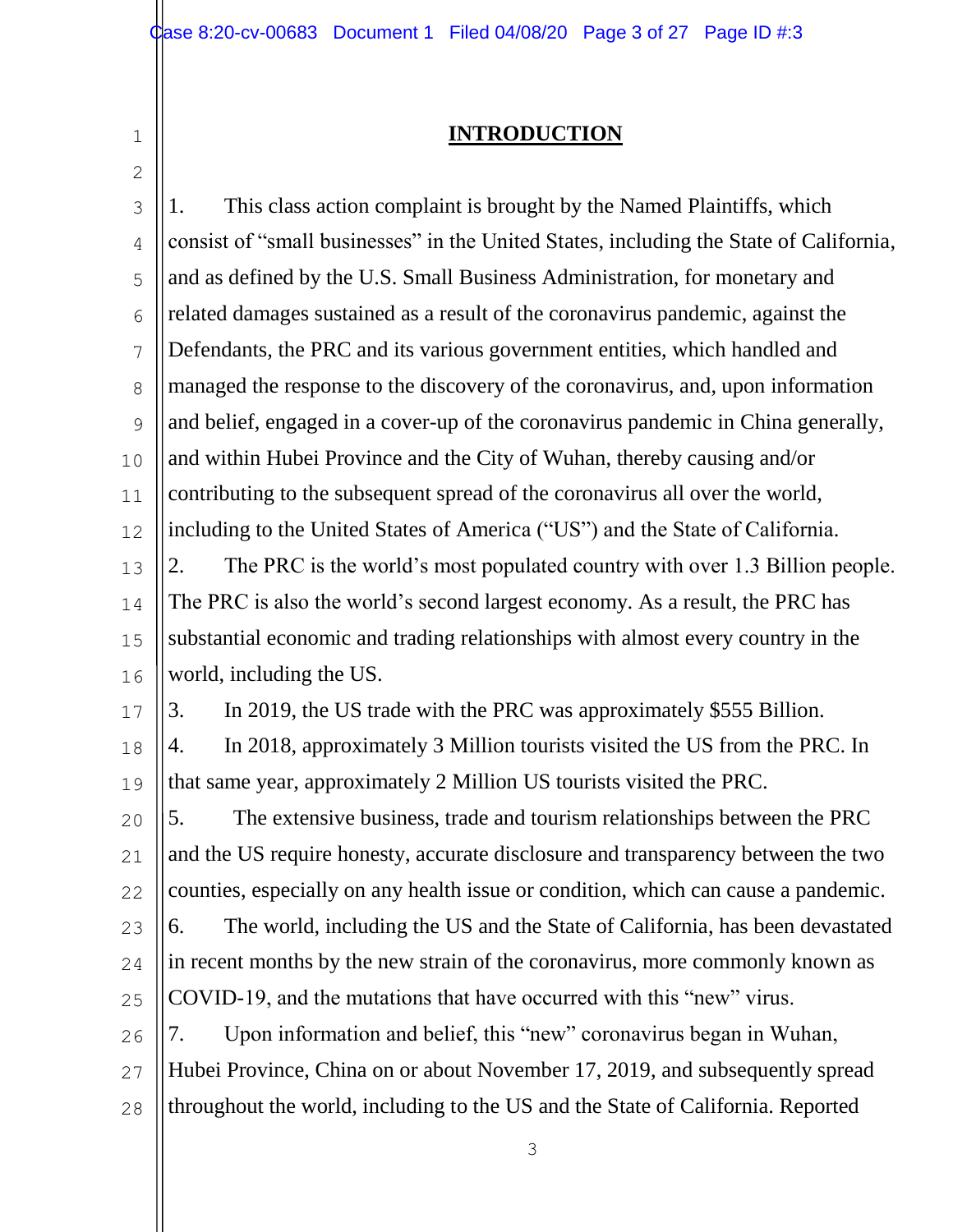information suggests that the first case occurred in the Human Wholesale Market, in Wuhan, China. Therefore, the virus has zoonotic origin.

3 4 5 6 7 8 8. Shortly after November 17, 2019, the PRC and the other Defendants knew, or should have known, that COVID-19 was a "new" dangerous, contagious, and deadly virus because many Chinese citizens who contracted the virus were getting very sick, and some were dying. Moreover, DNA samples taken from these very sick and dying people confirmed that this was a "new" virus for which there was no vaccine or cure.

 $\mathsf{Q}$ 10 11 12 9. Shortly after November 17, 2019, the PRC and the other Defendants received credible scientific evidence confirming that this "new" virus, which first emerged in Wuhan, China was very contagious, deadly and capable of causing a pandemic.

13 14 15 16 17 10. Upon receiving this disturbing scientific evidence and data, the PRC and the other Defendants had a responsibility to its own citizens, the World Health Organization ('WHO'), and the international community, including the citizens and businesses of the US and those in the State of California, to immediately disclose this evidence.

18 19 20 21 22 11. Instead of disclosing this evidence, the PRC and the other Defendants engaged in a campaign of misinformation and lies. Upon information and belief, they engaged in a campaign of intimidating and arresting any Chinese doctors, scientists, attorneys and/or reporters who tried to alert the public about this dangerous "new" coronavirus.

23 24 25 12. As a result of the actions and inactions of the PRC and the other Defendants, the international community, including the named Plaintiffs, did not know about the severity and dangers of this "new" virus.

26 27 28 13. When the coronavirus reached the US it quickly led to an unprecedented health crisis. This virus has infected many thousands of Americans, though it is suspected that there are exponentially more Americans unknowingly carrying the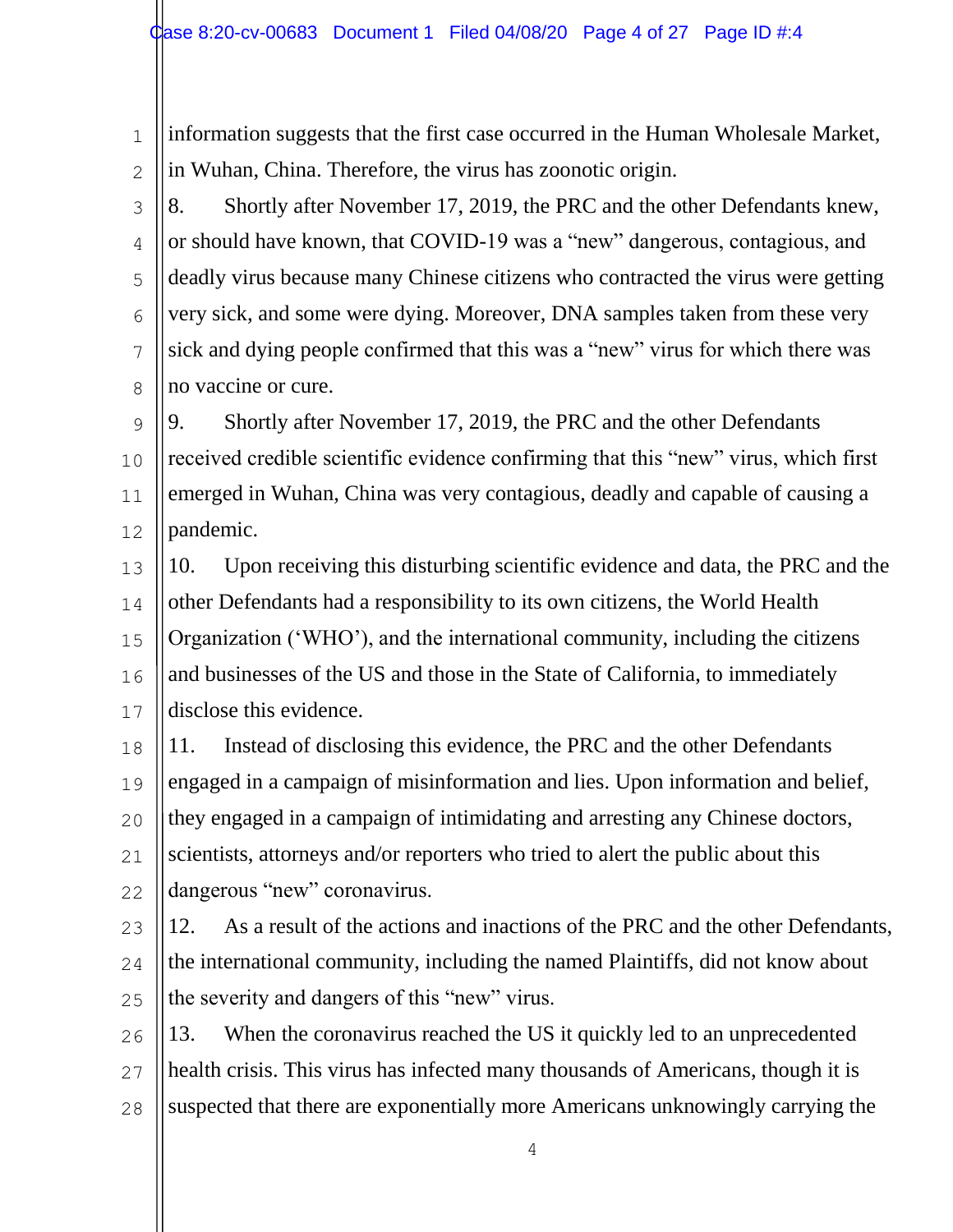1 2 3 4 5 6 7 8  $\mathsf{Q}$ 10 11 12 13 14 15 16 17 18 19 20 21 22 23 24 25 26 27 28 virus, and has made many of those Americans very sick. As of April 6, 2020, over 330,891 people in the US have been infected with this new coronavirus, and over 1,342,775 in the world have been infected. Significantly, this virus is so contagious it took several weeks for the first 100,000 cases (most of which were in China) to occur; the next 100,000 global cases occurred in the following 12 days; and it took just 3 days for the documented cases to go from 200,000 to 300,000 cases. 14. The conduct and misconduct of the Defendants has caused substantial monetary and related damages to the Named Plaintiffs and Class Members. These damages exceed hundreds of billions of dollars, and such damages will only increase in the future because many of these small businesses have been ordered closed or are working at reduced capacity. The Defendants' conduct and misconduct has caused and will continue to cause the named Plaintiffs and Class Members, to suffer, among other things, reduced revenues, reduced profits and/or the closure of many US "small businesses." **PARTIES**  15. Plaintiff CARDIFF PRESTIGE PROPERTY, INCORPORATED, is a California corporation, which operates a "small business" real estate investor in California. Currently this company is closed because of the coronavirus pandemic. 16. Plaintiff FIRST PREMIER X, LLC, a California limited liability company, operates a "small business" that manages commercial real estate in California. Currently this company's business is closed because of the coronavirus. 17. Plaintiff LITTLE SAIGON CHAMBER OF COMMERCE, LLC, a California limited liability company, which is a advocate and representative of "small business." Currently, this company is experiencing a substantial reduction in income and profits because of the coronavirus. 18. Plaintiff VIETNAMESE AMERICAN CULTURE AND EDUCATION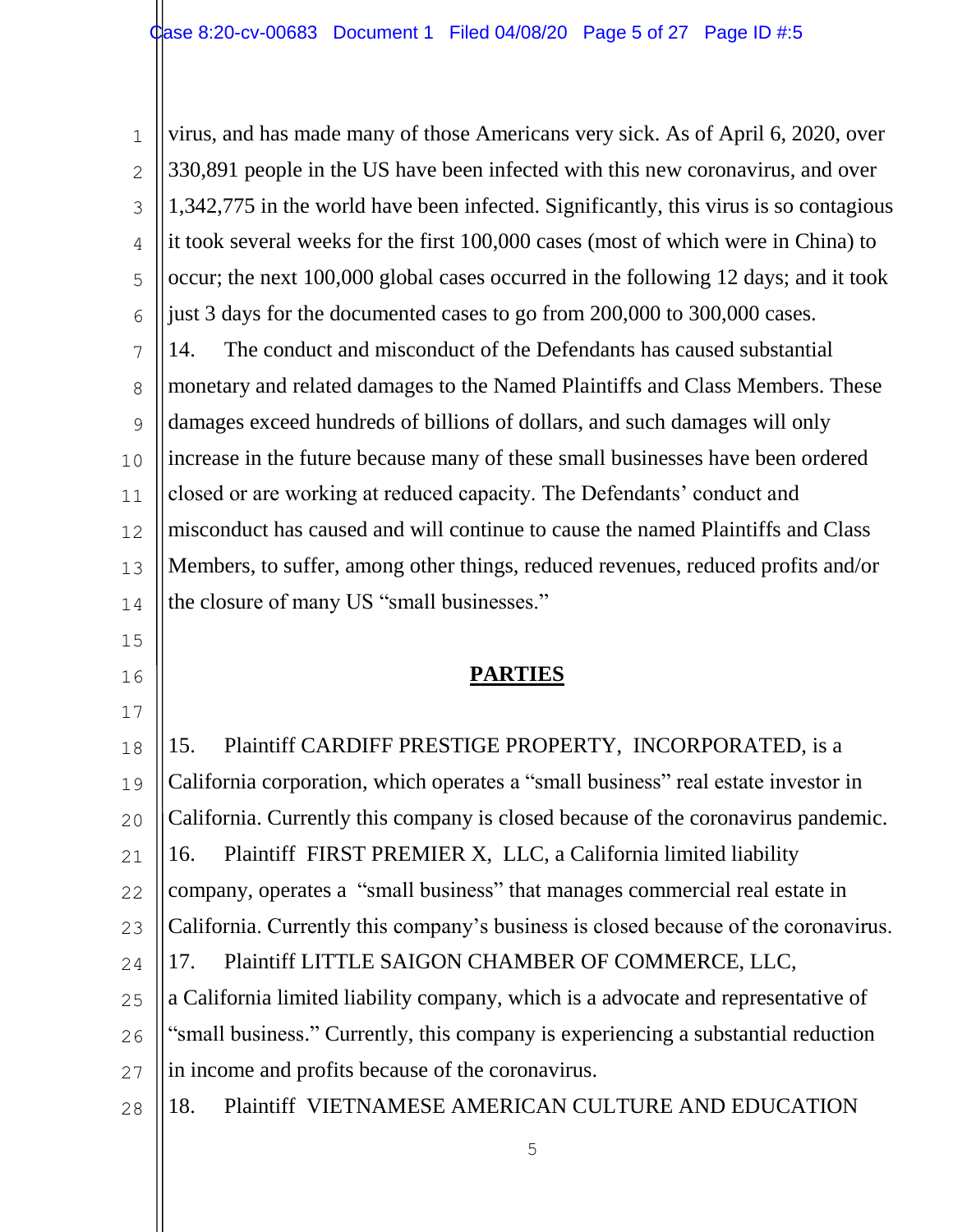1 2 3 4 FOUNDATION ("VACEF"), is a California corporation, which is a "small business" that provides funds to various charitable organizations. Currently, this company is experiencing a substantial reduction in income and profits because of the coronavirus.

5 6 7 8  $\mathsf{Q}$ 19. Plaintiff Class Members are all "small businesses" in the United States which are similarly situated to Named Plaintiffs. According to the United States Small Business Administration ("SBA") these "small businesses" number over 32 Million businesses, which each have fewer than 500 employees. Moreover, in the State of California there are over 177,000 small businesses alone.

10 20. The People's Republic of China ("the PRC") is a foreign nation.

11 12 13 21. The National Health Commission of the People's Republic of China is the administrative government body and executive department under the PRC which is responsible for monitoring and formulating health policies in Mainland China.

14 15 16 22. The Ministry of Emergency Management of the People's Republic of China is the administrative government body that coordinates emergency management, including health issues, within the PRC.

17 18 23. The Ministry of Civil Affairs of the People's Republic of China is the administrative government body responsible for social and administrative affairs.

19 24. The People's Government of Hubei Province ("Hubei Province") is a

20 foreign province and administrative head of Hubei Province in the PRC.

21 22 25. The People's Government of City of Wuhan, China ("Wuhan") is a foreign city and administrative head of the City of Wuhan, China.

- 23
- 24

25

# **JURISDICTION AND VENUE**

26 27 26. This Court has subject matter jurisdiction over this class action pursuant to the Class Action Fairness Act of 2005 (CAFA) and 28 U.S.C. § 1332(d). The

28 matter in controversy, exclusive of interest and costs, exceeds the sum or value of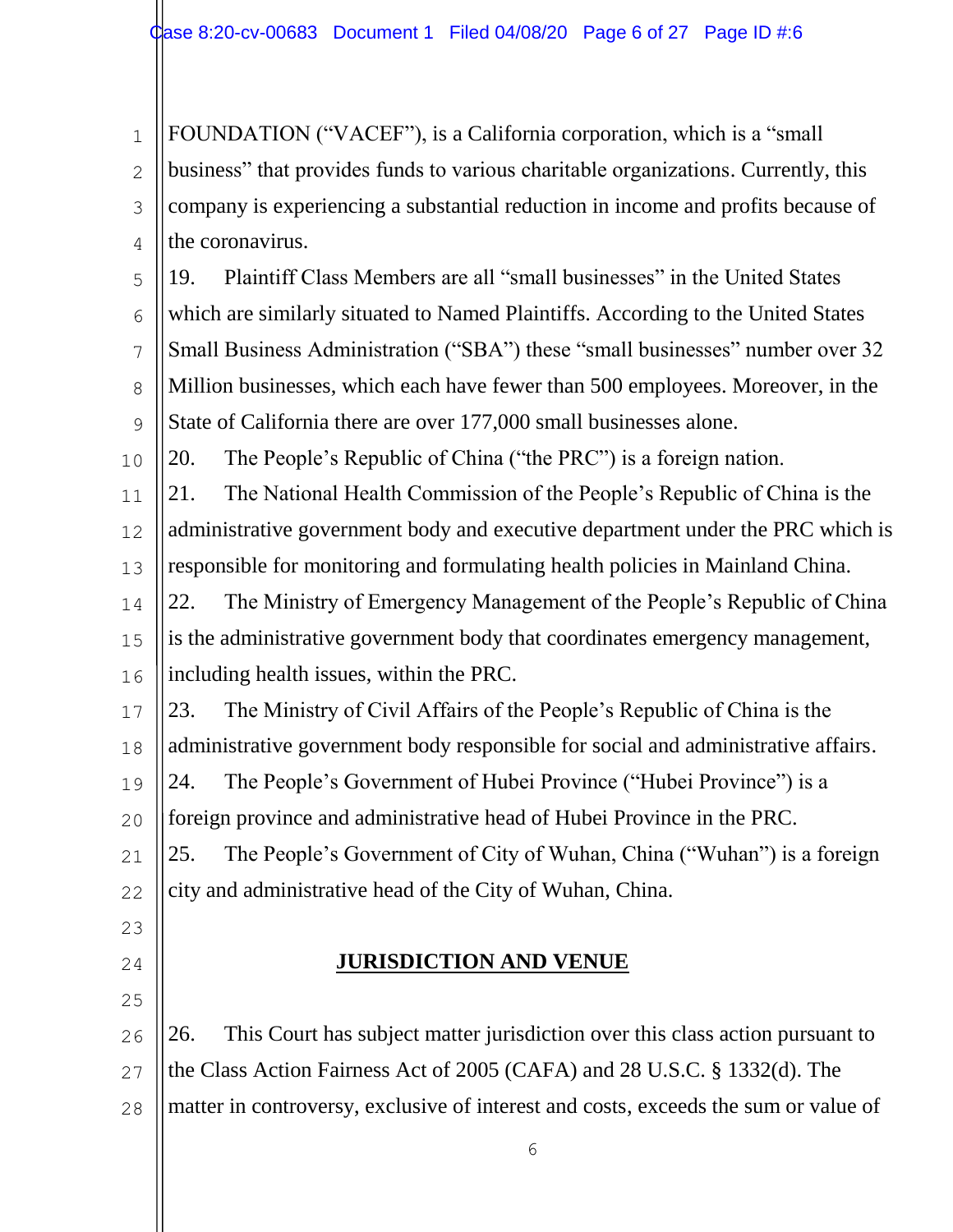2

\$5,000,000; there exists minimal diversity between parties; and there are over 32 Million US "small businesses" which are putative class members.

3 4 5 6 7 8 9 10 27. This Court further has jurisdiction under the Foreign Sovereign Immunities Act (FSIA) of 1976, 28 U.S.C. §§ 1602 et seq., and particularly the exceptions of § 1605(a) (2) (for acts outside the territory of the United States in connection with a commercial activity of the Defendants, that cause a direct effect in the United States), and § 1605(a) (5) (for money damages for loss of property, occurring in the United States and caused by the tortious acts or omissions of Defendants, or of any official or employee of Defendants while acting within the scope of his office or employment).

11 12 13 14 15 16 17 18 19 20 21 22 28. There is exception to jurisdiction under the FSIA for "discretionary acts" because the Defendants have acted clearly contrary to the precepts of humanity, transparency, and/or their conduct is prohibited by the internal laws of the PRC and its provincial and municipal governments. Moreover, on March 19, 2020 the PRC admitted that the Wuhan police acted improperly when they intimidated and forced Dr. Li Wenliang, who was a whistle blower that exposed the existence and dangers of this "new" virus, to sign a false statement. This coerced false statement in effect had Dr. Wenliang deny that a "new" virus had been discovered and was killing people in China. Then, the Defendants used this false statement to mislead the international community, including the US, regarding the seriousness of this "new" virus and the immense catastrophe that it could cause to countries, people and businesses all over the world.

23 24 25 26 29. This Court has personal jurisdiction over the Defendants because they have caused tortious harm to the Named Plaintiffs and Class Members, throughout the United States, and in this District, and have sufficient contacts in California and the rest of the US to render the exercise of jurisdiction by this Court permissible.

- 27
- 28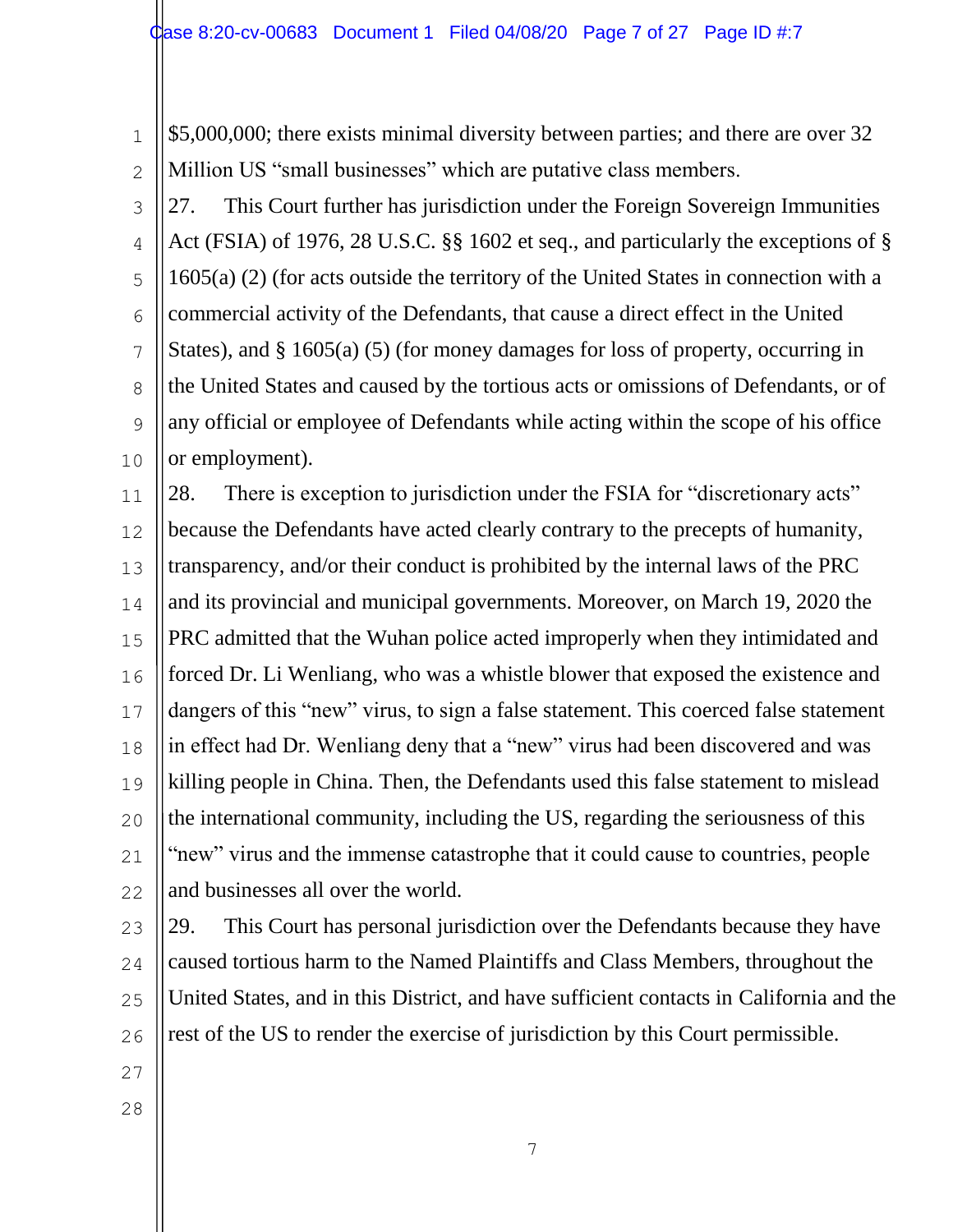1 2 3 4 5 6 7 8 9 10 11 30. Venue is proper in this District pursuant to 28 U.S.C. § 1391(b) (2) and (c) because a substantial part of the events or omissions giving rise to Named Plaintiffs' and Class Members' claims occurred in this District. 31. All conditions precedent to the filing of this lawsuit have been met and/or waived by the conduct of Defendants. **GENERAL ALLEGATIONS**  *The Outbreak of COVID-19* 32. According to the US Center for Disease Control ("CDC"), as of March 22, 2020, there are over 330,000 confirmed worldwide cases, over 14,000 deaths, and

12 13 an exponentially large quantity of undiagnosed cases. These numbers are expected to increase exponentially in the coming weeks and months.

14 15 16 17 18 33. According to the CDC as of April 6, 2020, over 330,891 confirmed cases in the US and over 74,564 deaths. In the state of California alone there are over 14,336 COVID-19 related illnesses and 343 deaths. These numbers are expected to rise exponentially in the coming hours, days and weeks as more people get tested in the US.

19 20 21 22 34. Over 1 Million US "small businesses" have been forced to close or have been forced to substantially reduce their operations. These numbers are expected to rise as Governors, County Commissioners and City Mayors all over the US are ordering small Businesses to close or reduce their operations.

23 24 25 26 27 35. This "new" virus causes cold and flu like symptoms that often lead to pneumonia and severe respiratory distress that can be fatal. It is several times more deadly than the seasonal flu virus. Significantly, this "new" virus has already mutated several times. So, currently we have two strains of this virus- strain S and Stain L.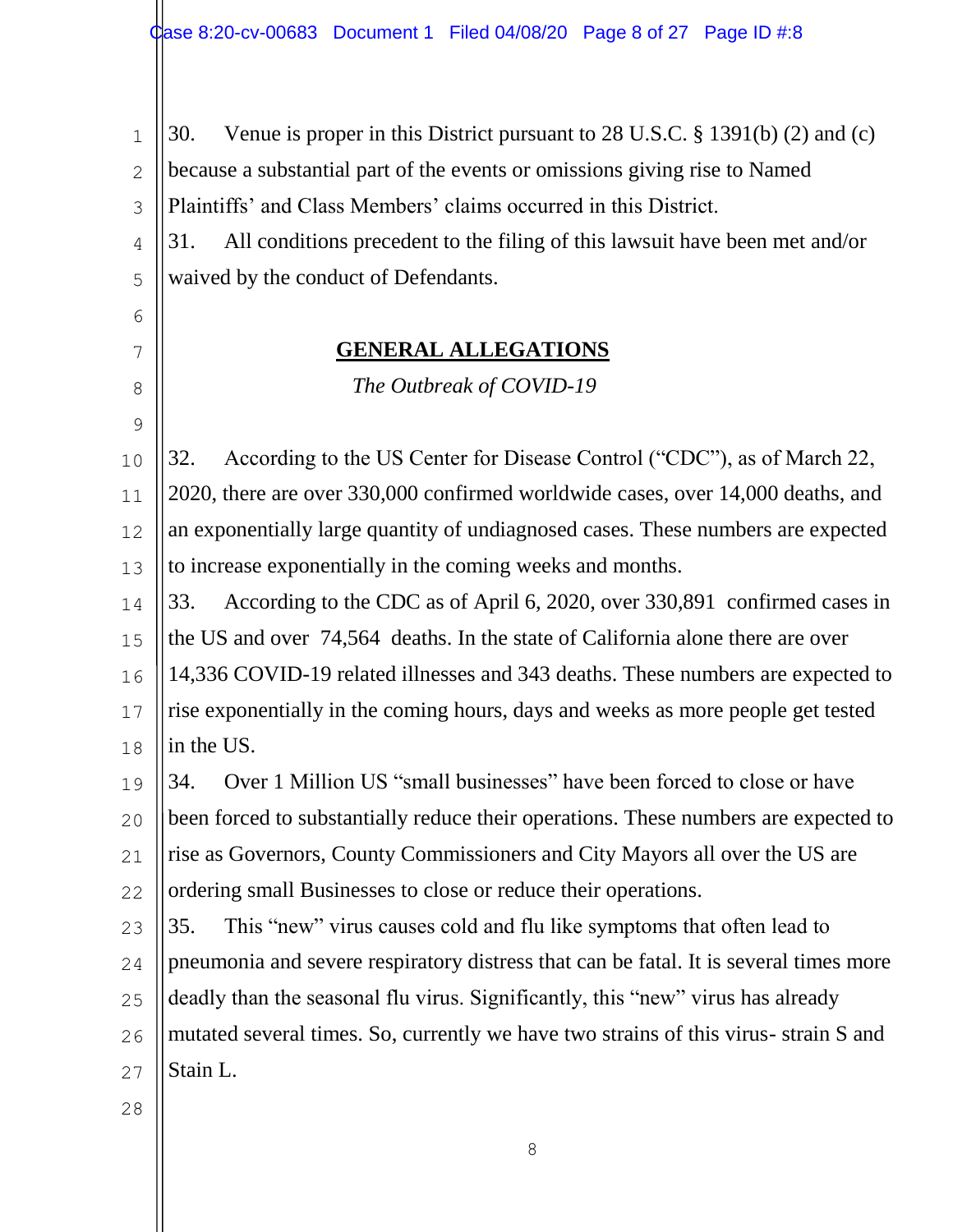1 2 3 4 5 6 7 8  $\mathsf{Q}$ 10 11 36. Between November 17, 2019 - when the first case of this new virus was first detected until February 11, 2020, when the WHO declared the COVID-19 outbreak a pandemic, the PRC and the other Defendants intentionally mislead the international community, including the named Plaintiffs, about the coronavirus and its devastating medical and economic effects. Moreover, the Defendants coveredup the severity of this heath pandemic. In order to effectuate this cover-up, it is believed that Defendants intimidated doctors, scientists, journalists, and lawyers and ordered the destruction of medical testing and data, which would have exposed Defendants' attempted cover-up to the public. While Defendants took theses actions, the Defendants told the public that "everything was under control". In truth, the medical crisis was out of control.

- 12
- 13

14

### *The Effects of the COVID-19 Outbreak and China's Role*

15 16 17 18 19 20 21 22 23 24 25 26 37. Because of the rising threats, the United States has barred plane travel from China, the European Union, and most countries in the world. The New York Stock Exchange has suffered its worst losses since the great depression. US stocks have lost almost 28% of their value, resulting in almost 5 Trillion Dollars in lost wealth. Conventions, functions and events have been cancelled. The playing seasons for all professional sports in the US have been suspended indefinitely. Hotels and casinos in most states, including in California, have been closed. Shows and cinemas have been closed. Many restaurants have been closed. Tourism has been decimated. Millions of small businesses are closed. For the businesses that remain open, many of them cannot get supplies or equipment, and/or they have few customers. Many supplies like toilet paper, hand sanitizers, face masks, and medicines are difficult to find.

27 28 38. The PRC and other Defendants, are part of a totalitarian governmental system. Part of this system involves exaggerating good news, while suppressing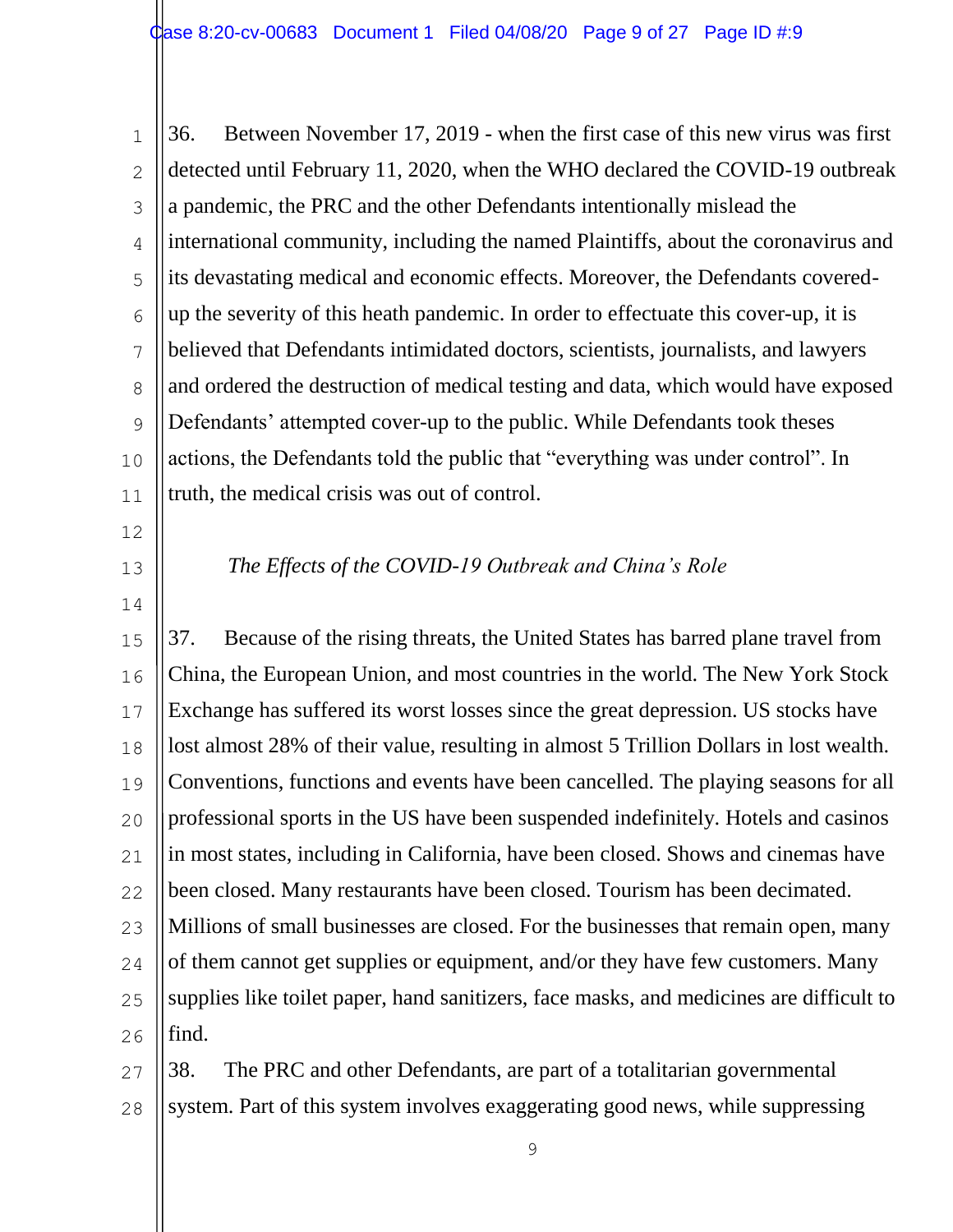1 2 3 4 5 6 bad news. The discovery of a "new" contagious and deadly virus that started in Wuhan, China was bad news. International treaties, agreements and common decency required the PRC and the other defendants to inform the international community shortly after November 17, 2019 about this "new" dangerous, contagious and deadly virus. They did not. Instead, they engaged in a campaign of falsehoods, misinformation, cover-up and destruction of evidence.

7 8  $\mathsf{Q}$ 10 39. The PRC and the other Defendants failed to timely report the outbreak, under reported the severity of the virus, underreported the deaths caused by COVID-19, and failed to contain the outbreak despite knowing the seriousness of the situation.

11 12 13 14 15 16 17 18 40. President Trump issued an Executive Order banning "banning foreign nationals other than the immediate family of US citizens and permanent residents who have travelled in China in the past 14 days" from entering the US effective February 2, 2020. However, the PRC and Defendants, from November 17, 2019 to February 2, 2020, allowed thousands of people from Wuhan to travel to the US, although they knew, or should have known, that there was a high likelihood that many of these people carried the very contagious "new" virus and would contaminate many people living in the US.

19 41. The Defendants also committed the following acts and omissions:

20 21 a. People in Wuhan started to die from the virus in December, 2019 and the Defendants suppressed and/or under-reported this information;

22 23 24 25 b. On December 27, 2019, Dr. Zhang Jixian, at the Hubei Provincial Hospital of Integrated Chinese and Western Medicine, sounded the alarm about a "new' disease that had already affected 180 patients, and the Defendants suppressed this information;

26 27 28 c. From December 26-30, 2019, the first evidence of the new virus was revealed through Wuhan patient data, which had been sent to multiple Chinese genomics companies. During this time period, the Hubei Health Commission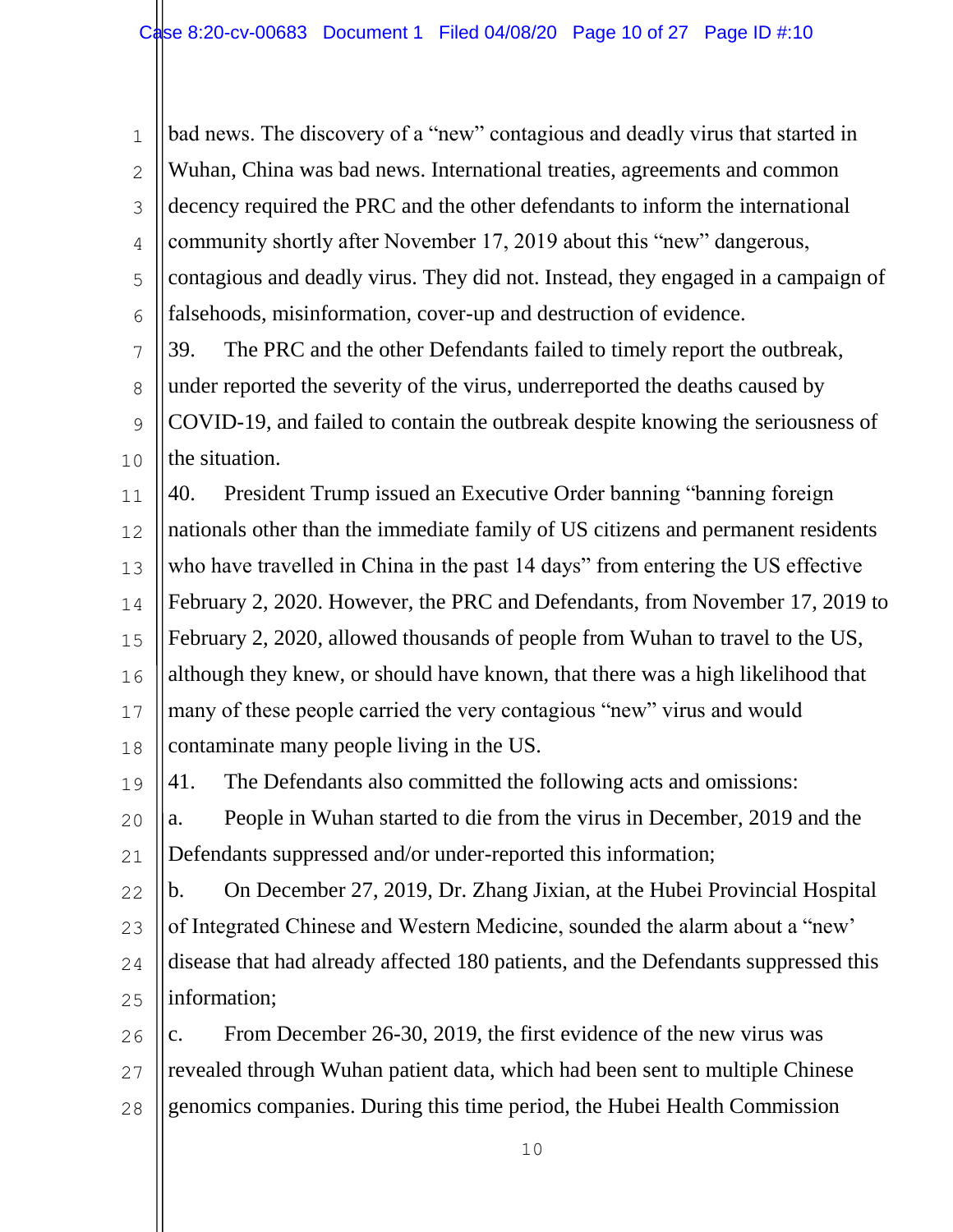1 2 3 ordered one of the genomics companies to stop testing on the new virus and to destroy all the data. Simultaneously, the Defendants pressured the press not to report these facts;

4 5 6 d. On December 30, 2020, Dr. Li Wenliang ("Dr. Li") sent a message to his former classmates about a "new" virus infecting Wuhan residents and urged them to be careful.

7 8 9 10 11 e. On December 31, 2019, which was almost 1 1/2 months after the first reported case, Chinese officials finally alerted the WHO about pneumonia with an "unknown cause" affecting the health of people in Wuhan. This disclosure was misleading because the destroyed data showed that the real cause was a newly discovered virus and it was far too late;

12 13 f. On December 31, 2019, the Chinese Internet authorities started to censor all social media references to this new disease and the government's response;

14 15 16 17 18 g. On December 31, 2019, the Wuhan seafood market, where the virus allegedly first broke out, was finally closed. Under the guise of "disinfecting" the area, governmental authorities intentionally failed to have doctors inspect the area and failed to swab individual animal cages or to draw blood from the workers in order to determine the "real" source of the virus;

19 20 21 h. On January 1, 2020, eight doctors, including Dr. Li, who had been disclosing the "new" virus, were detained and questioned by the police, who condemned them for "making false statements on the internet" about a new virus;

22 23 24 25 26 i. On January 3, 2020, China's National Health Commission issued a gag order on matters regarding the "new" virus, and ordered pneumonia samples from affected people to be moved to designated facilities or destroyed. The same Commission ordered medical institutions not to publish anything about this "unknown disease";

- 27
- 28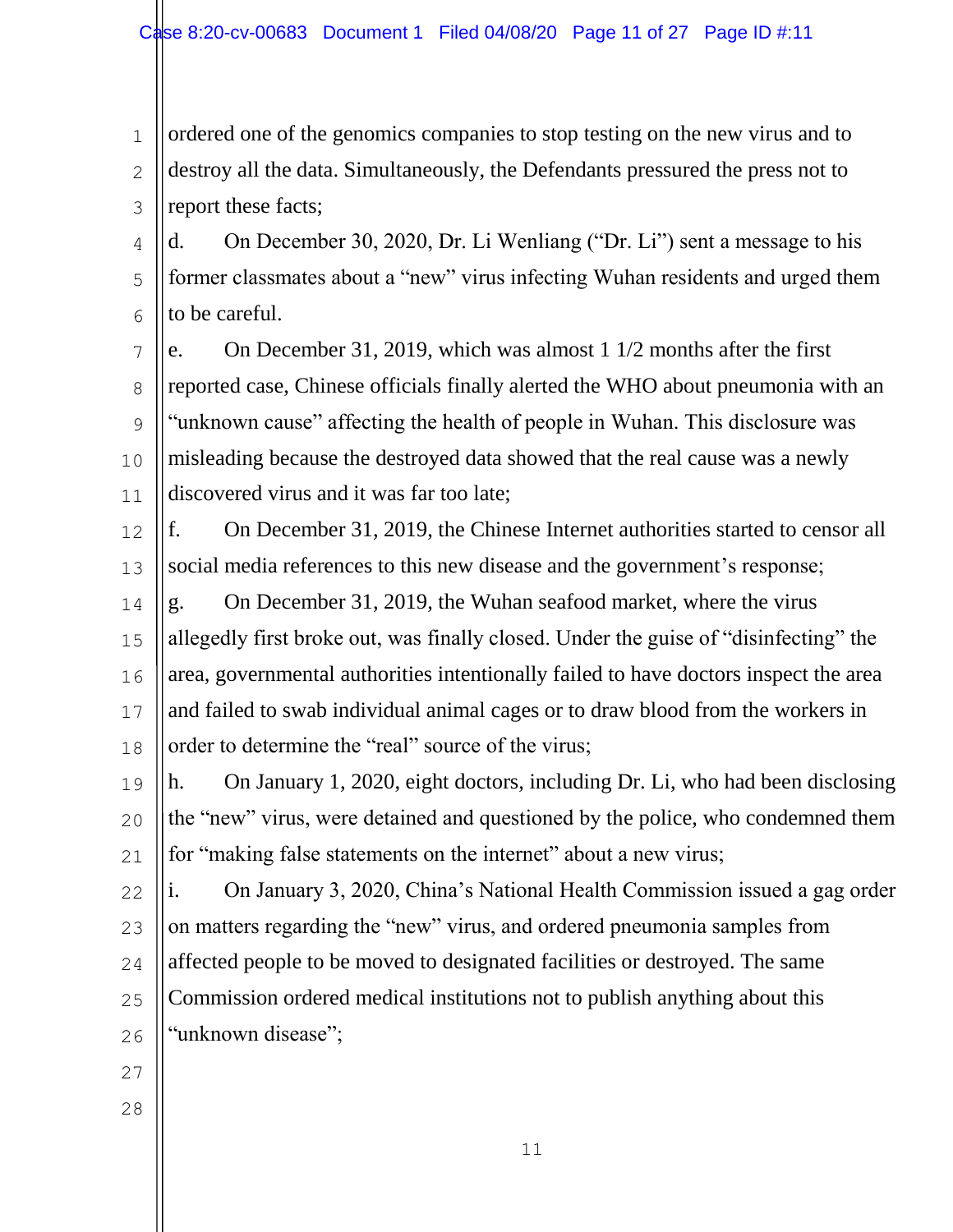1 2 3 4 5 6 7 8  $\mathsf{Q}$ 10 11 12 13 14 15 16 17 18 19 20 21 22 23 24 25 26 27 28 j. On January 5, 2020, Professor Zhang Yongzhen of the Shanghai Public Health Clinical Center provided the genomic sequence of the "new" virus to Chinese authorities k. On January 9, 2020, the WHO released a statement about the cluster of pneumonia cases in Wuhan, suggesting the cases were attributable to a new coronavirus, because they ruled out SARS, MERS, influenza, bird flu, and other known pathogens; l. On January 9, 2020, after being outed by the WHO, the Defendants finally announced the first "official death" of a coronavirus patient and that 59 additional people had coronavirus in Wuhan; m. On January 10, 2020, the Defendants' agent and health expert, Wang Guangfa, told the Chinese state's China Central Television that the pneumonia was "under control" and downplayed the virus as a "mild condition"; n. On January 14, 2020, the WHO disclosed that there may have been human to human transmission of the "new" virus; o. On January 14, 2020, Chinese police started detaining journalists trying to report the outbreak at the Wuhan Jinyintan Hospital. These journalists were also forced to delete any footages taken, and they were forced to give their phones to the police; p. On January 15, 2020, Li Qun, the head of the Chinese CDC (Center for Disease Control) mislead the public by stating that the risk of human to human transmission "was low"; q. On January 18, 2020, despite the known COVID-19 crisis and its high level of contamination, the City of Wuhan held a "potluck" banquet for 40,000 people to try and break a world record; r. On January 20, 2020, Dr. Zhong Nanshan, a top Chinese doctor who previously helped fight the SARS epidemic, stated during a television interview that COVID-19 was spreading from person to person. This same doctor later stated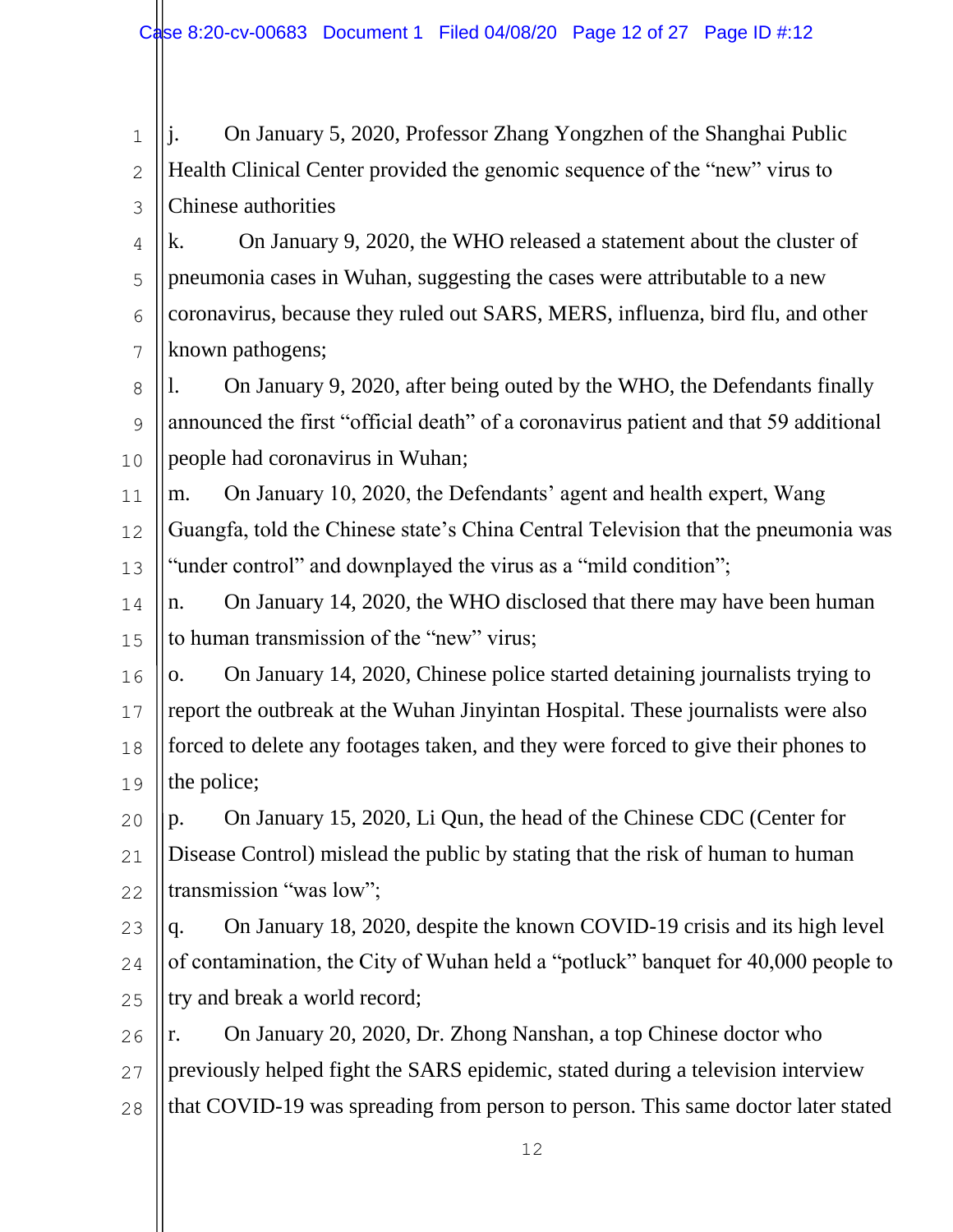1 2 3 4 5 6 7 8  $\mathsf{Q}$ 10 11 12 13 14 15 16 17 18 19 20 21 22 23 24 25 26 27 28 that if the Defendant PRC had acted in December 2019 or early January 2020 to contain the virus, "the number of sick would have been greatly reduced"; s. On January 20, 2020, the Mayor of Wuhan Zhou Xianwang admitted that Beijing's rules kept him from disclosing information about COVID-19. Therefore, the Defendants' failure to be transparent with the public, and failure to confront the COVID-19 crisis by ordering a quarantine for almost two months, was central to a pandemic occurring because the infection spread in an exponential manner. According to scientists almost 99% of the world's infections could have been avoided if the Defendants had acted properly in early December, 2019; t. On January 22, 2020, the President of PRC Xi Jinping stated that he had ordered local officials to contain the virus as early as January 3, 2020. However, President Jinping's position on January 22, 2020 is directly contradicted by the statements of the local Wuhan governmental officials; u. On January 23, 2020, the City of Wuhan was ordered locked down. However, 5 million people had already left the city without being screened by that time, and nobody knows where these 5 million people travelled to; v. On January 30, 2020, the first person to person case in the US is reported. This involved the husband of a Chicago woman who brought the infection back from Wuhan, China; w. On February 6, 2020, to further control the narrative of "everything is under control", President Jinping orders China's Internet watch dog to further control social media platforms. On that same day, journalist and attorney Chen Qiushi, disappeared in Wuhan after posting footage from overcrowded hospitals and panicking families; x. On February 7, 2020, Dr. Li Wenliang, who was one of the first whistle blowers regarding CORVID-19, died. The PRC disclosed that Dr. Wenliang allegedly died after contracting coronavirus from a patient that he was treating.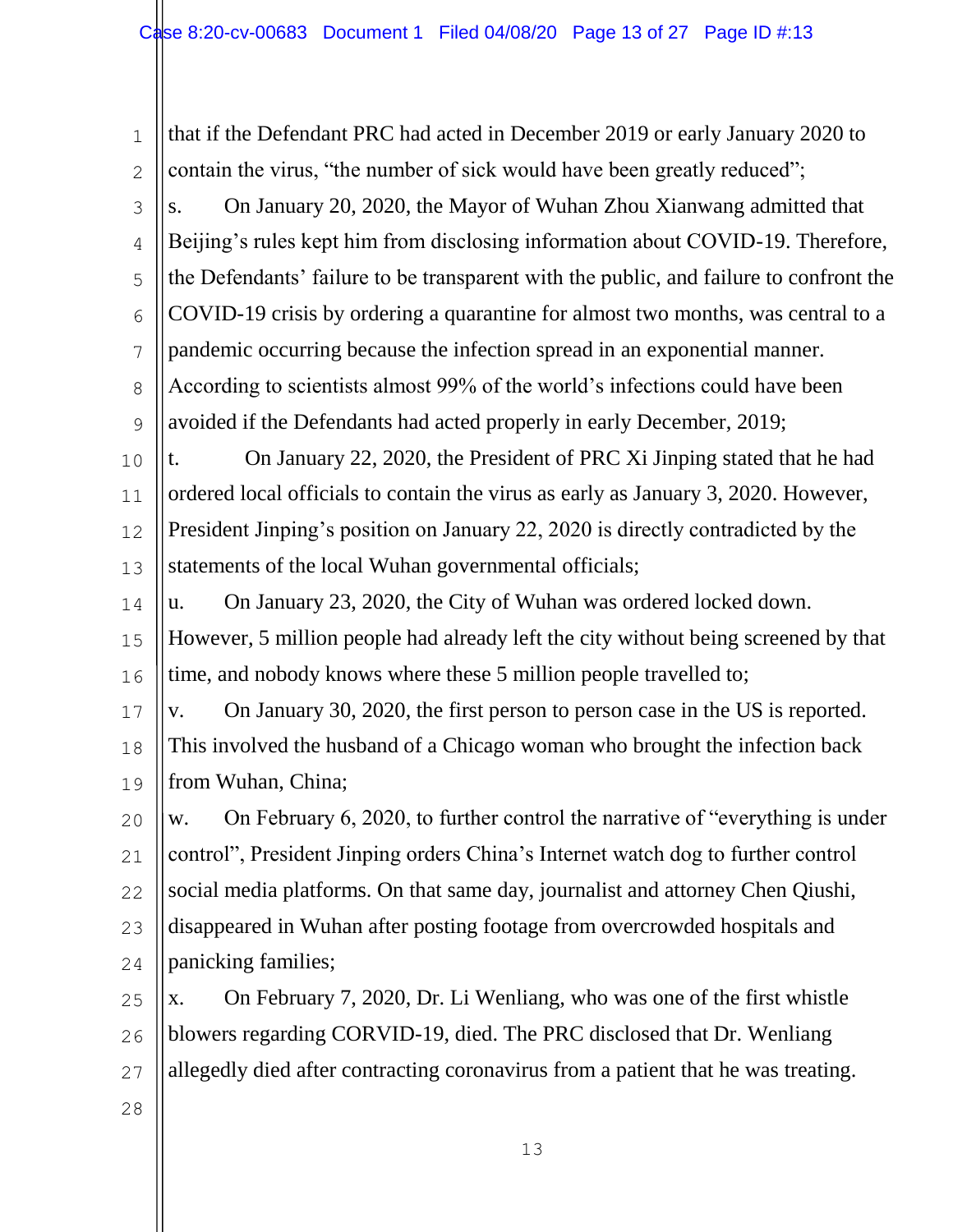1 2 Several civil rights groups have alleged that Dr. Wenliang was killed in order to silence him;

3 4 y. On February 9, 2020, journalist Fang Bin mysteriously disappeared after posting videos about the CORVID-19 crisis in Wuhan.

5 6 7 8 z. On February 15, 2020, President Jinping further tightened control over the internet. On that same day Chinese activist Xu Zhiyong was arrested for writing an essay that called upon President Jinping to resign for his poor handling of the coronavirus pandemic;

 $\mathsf{Q}$ 10 11 aa. On February 16, 2020, Chinese Professor Xu Zhangrun was arrested and banned from using the internet after he published an article stating that: "That the coronavirus epidemic has revealed the rotten core of Chinese governance";

12 13 bb. On March 11, 2020, the WHO declared that CORVID- 19 was a pandemic after it had spread to over 100 countries;

14 15 cc. On March 14, 2020, another Chinese reporter, Ren Zhiqiang, disappeared after he criticized President Jinping's handling of the coronavirus epidemic;

16 17 18 19 dd. On March 17, 2020, the PRC ordered journalists from the New York Times, Wall Street Journal and Washington Post to leave the country after they continued to report the out of control pandemic in China and that country's citizens' complaints;

20 21 ee. On March 19, 2020, after there was wide spread unrest in the PRC, the government publically announced that the Wuhan police had acted improperly

22 when they had previously stated that whistle blower Dr. Li Wenliang was

23 "spreading rumors" about the coronavirus in early January, 2020. However, even

24 this 'admission' was misleading because Dr. Wenliang first complained in late

25 26 December, 2019 and his statements pertained to the existence of a "new" and deadly virus; and

27 28 ff. As of March 22, 2020, the PRC's narrative is that the pandemic is under control in China and there are very few new deaths in China related to COVID-19.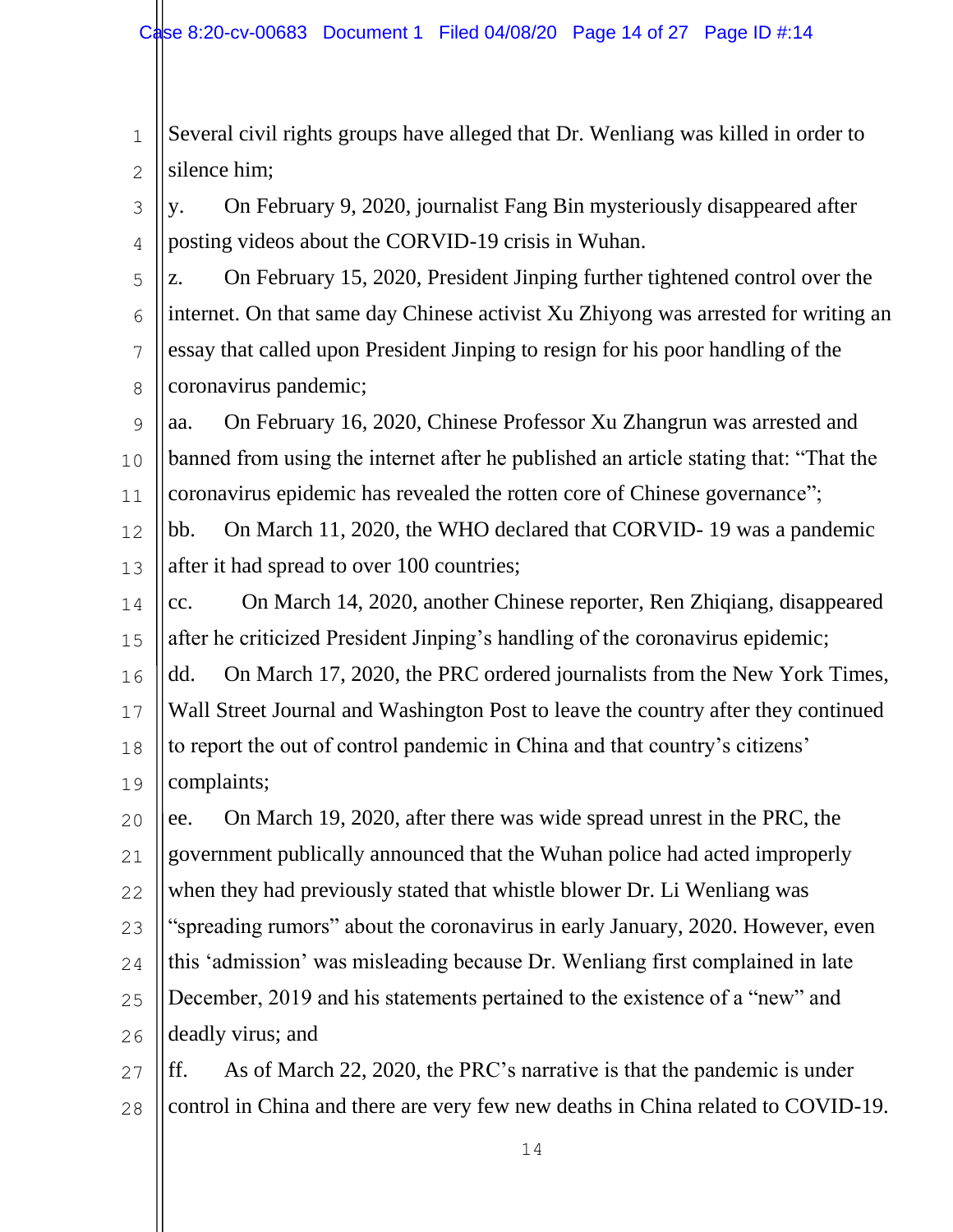1 2 3 4 5 6 7 However, this PRC narrative is contradicted by Chinese Billionaire Guo Wengui who has stated that the Chinese government continues to underreport illnesses and deaths because they are currently using portable incubators to cremate up to 1,200 bodies a day. Significantly, Mr. Wengui's claims are supported by many scientists, who seriously doubt that the PRC, which has over 1.3 Billion people, and had over 100,000 infected people only a few weeks ago, suddenly experienced a miracle that has resulted in "no new deaths".

8  $\mathsf{Q}$ 10 11 12 13 14 15 16 42. It is reported that there are only two known Chinese government bio-weapon research labs in the PRC and one of them — the National Biosafety Laboratory at the Wuhan Institute of Virology — is located in Wuhan, and is close in proximity to the Human Seafood Wholesale Market, where COVID-19 allegedly originated. This lab is considered China's only "level 4" microbiology lab – meaning it deals with the deadliest viruses. A plausible alternative theory is that COVID-19 escaped from the Wuhan lab because of lax controls, or that Chinese researchers sold lab animals to the marketplace in question, something researchers have been known to do in China, instead of cremating them as PRC law requires.

17

18 19 20 21 22 43. The Defendants' conduct has set off an unprecedented world-wide pandemic which has caused panic, illnesses, deaths, and a global recession financial meltdown that will result in a global recession worse than the great depression. This global recession will also impact the US and the Plaintiff Class Members.

23 24 25 26 27 28 44. The Defendants' conduct and misconduct has been egregious, contrary to the precepts of humanity, and/or is prohibited by the internal laws of the PRC and its provincial and municipal governments, and/or international laws and treaties. 45. Because of the Defendants' conduct and misconduct, as described herein, the Named Plaintiffs and Class Members, have sustained, and they will continue to sustain, substantial damages, including monetary loss in the trillions of dollars.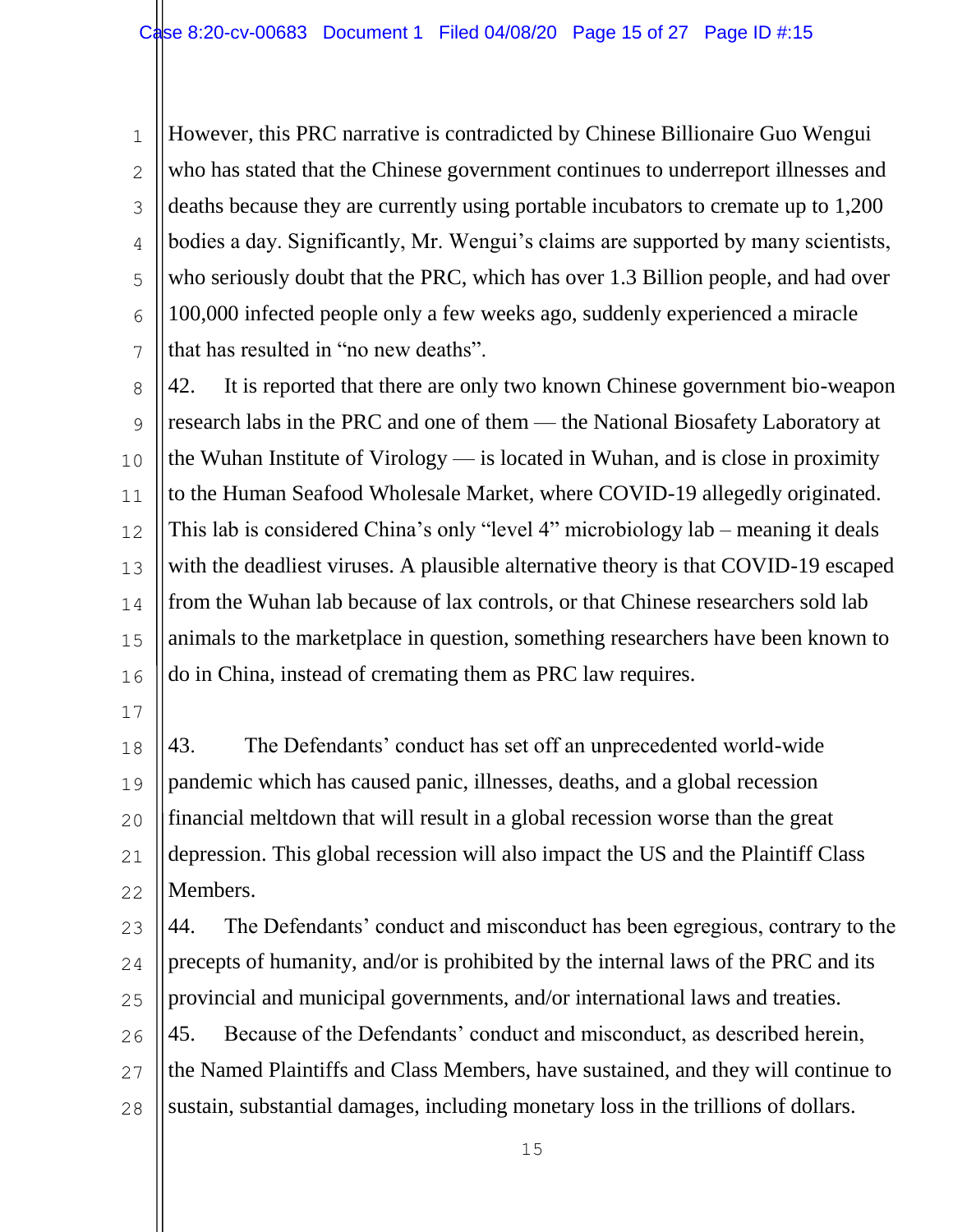1 2 46. This pandemic has already adversely affected the Plaintiffs and Class Plaintiffs in the United States, including in the State of California.

3 4 47. All condition precedents to the filing of this class action lawsuit has been satisfied, met, and/or waived.

# **CLASS ACTION ALLEGTIONS**

5

6

7

8  $\mathsf{Q}$ 10 11 12 13 14 48. The Named Plaintiffs assert National and California Non-Commercial Tort Classes against Defendants pursuant to Rules  $23(a)$ , (b)  $(1)$ , (b)  $(2)$ , (b)  $(3)$  and/or 23(c)(4) of the Federal Rules of Civil Procedure, on behalf of themselves and all those similarly situated. The Named Plaintiffs and Class Plaintiffs define the National Non-Commercial Tort Class as follows: All small businesses in the United States, including the State of California, which have sustained, among other things, financial/monetary damages and/or losses

15 related to the outbreak of the COVID-19 virus.

16 49. The Named Plaintiffs further assert National and California Commercial

17 Classes, pursuant to Rules 23(a), (b) (1), (b) (2), (b) (3) and/or 23(c) (4) of the

18 Federal Rules of Civil Procedure, on behalf of themselves and all those similarly

19 20 situated. The Named Plaintiffs and Class Plaintiffs define the National Commercial Class as follows:

21 22 23 All small businesses in the United States, including the State of California, which sustained, among other things, financial/monetary damages and/or losses related to the outbreak of the COVID-19.

24 50. Excluded from the Class are the following: (1) the Defendants, and any

25 parent, subsidiary or affiliate organizations, and the officers, directors, agents,

26 servants, or employees of same, and the members of the immediate family of any

27 such person; (2) all small businesses in the US who timely opt out of this

28 proceeding; (3) all small businesses that have been given valid releases releasing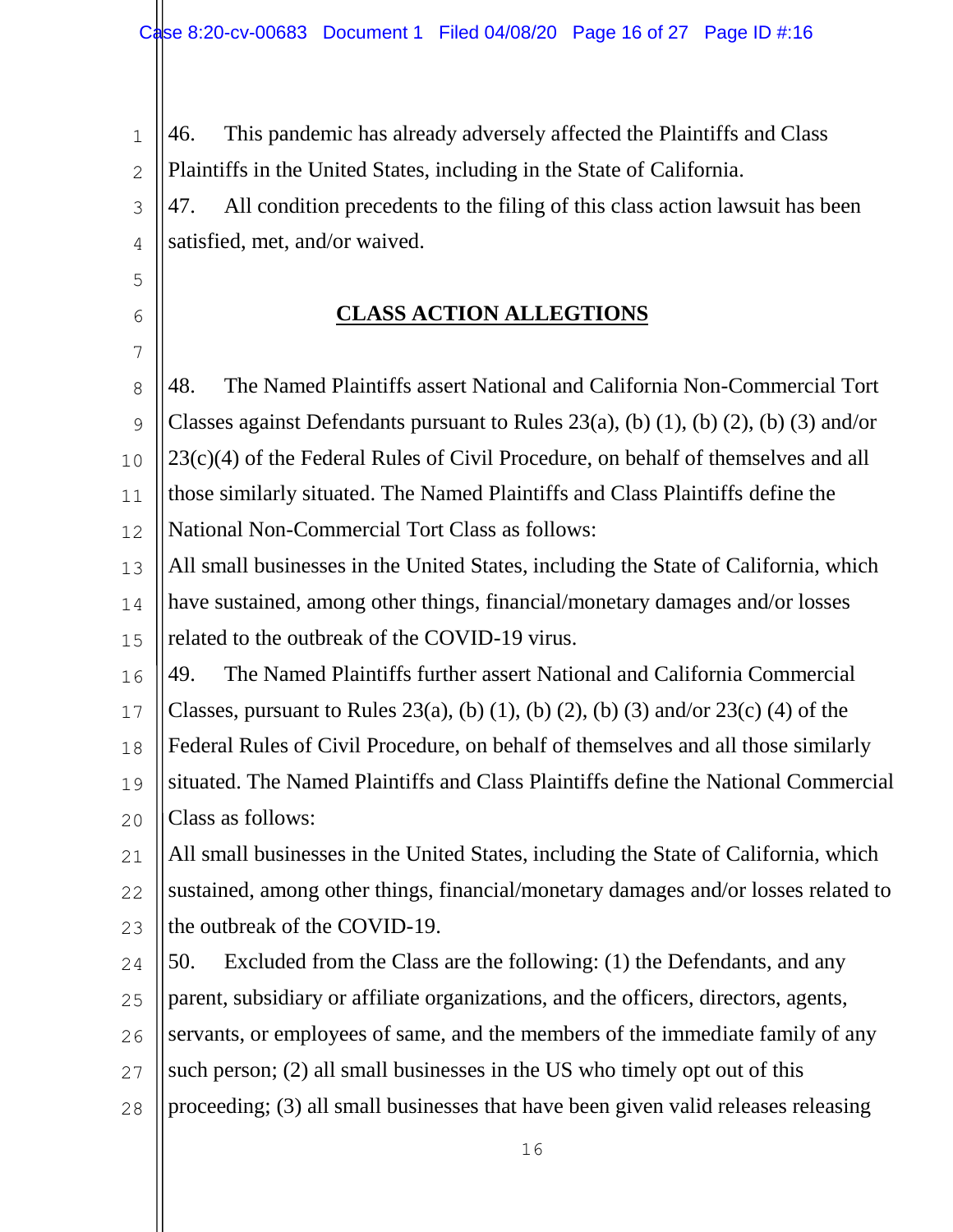1 2 3 4 5 6 7 8  $\mathsf{Q}$ 10 11 12 13 14 15 16 17 18 19 20 21 22 23 24 25 26 27 28 Defendants from the claims asserted in this Class Action Complaint; (4) all persons who, prior to the filing of this Complaint, have filed a non - class action claim against the Defendants (or any of them) for the claims asserted in this Complaint; and (5) the judge(s) to whom this case is assigned, their employees and clerks, and immediate family members. 51. The Class is sufficiently numerous, and as a result, the joinder of all members of the Class in a single action is impracticable. There are over 32 Million Small Businesses in the US, and a substantial majority of these small businesses and any of their affiliated entities, have been, or will be affected financially, in the immediate future by Defendants' wrongful conduct. 52. There are numerous common questions of law and fact that predominate over any questions affecting only individual members of the Class. Among these common questions of law and fact are the following: a. Whether Defendants' conduct was negligent and/or reckless; b. Whether Defendants' conduct was clearly contrary to the precepts of humanity; c. Whether Defendants' conduct violated established laws within the PRC; d. Whether the PRC's bio-weapons labs are ultra-hazardous activities, and caused the release of the virus; e. Whether the PRC violated the rules and regulations of the WHO; and f. Whether the PRC engaged in an intentional cover-up in order for the international community and the Plaintiff Class not to discover what was taking place with the COVID-19 pandemic. 53. The claims of the Named Plaintiffs are typical of the claims of each member of the Class in that, among other issues: a. The Named Plaintiffs' claims arise from the same course of conduct of Defendants giving rise to the claims of other Class Members;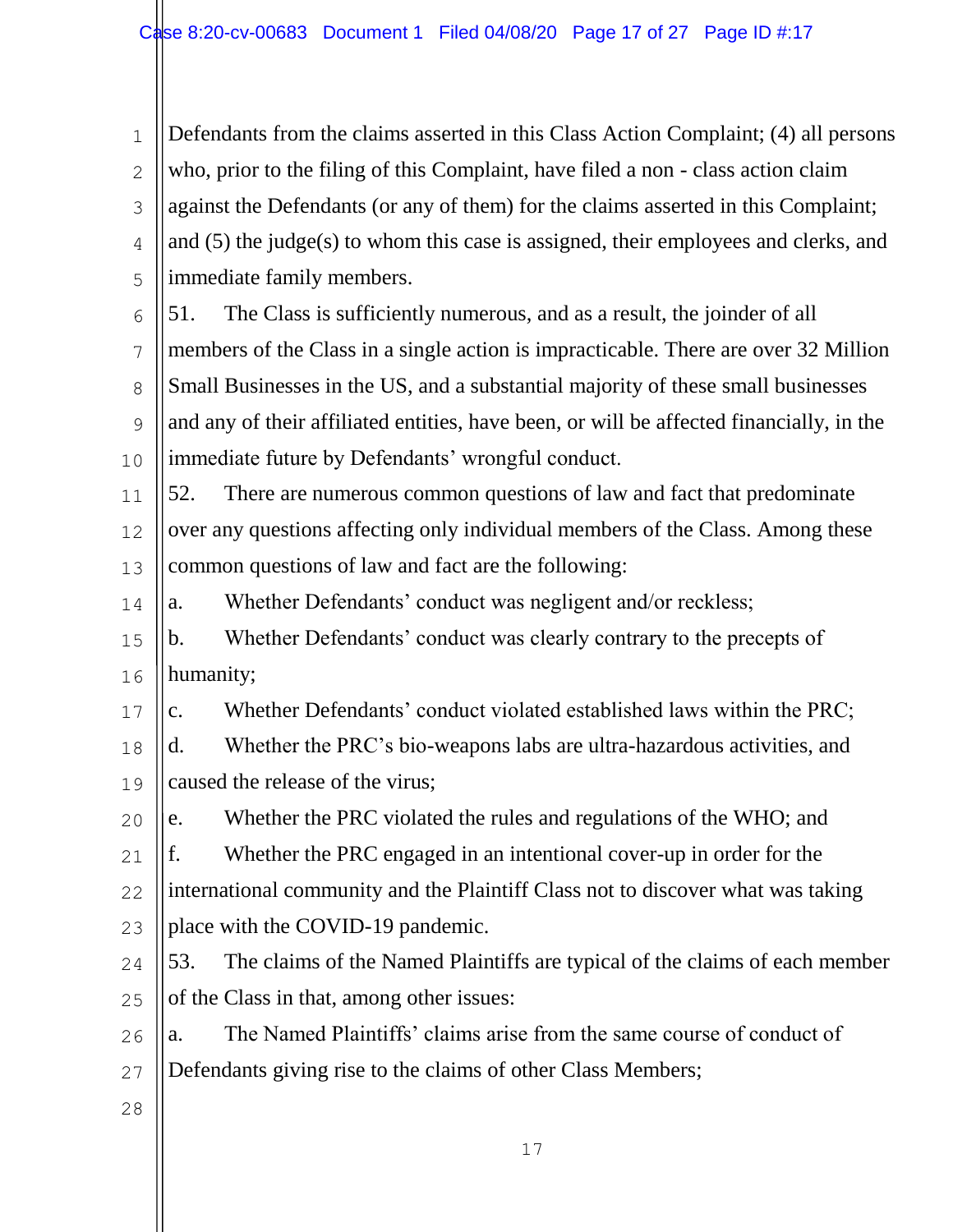- 1 2 b. The claims of the Named Plaintiffs and each member of the Class are based upon the same legal theories;
- 3 4 c. The Named Plaintiffs and each member of the Class have an interest in prevailing on the same legal claims;
- 5 6 d. The types of financial damages incurred by the Named Plaintiffs are similar to those incurred by the other Class Members; and
- 7 8 e. The defenses asserted by Defendants will be very similar, if not identical, as to all Named Plaintiffs and Class Members.
- $\mathsf{Q}$ 10 11 12 13 14 15 16 54. The Named Plaintiffs are adequate representatives of the Class in which they participate because, together with their legal counsel, each will fairly and adequately protect the interests of the Class. Named Plaintiffs and all Class Members have a similar, if not identical interest in obtaining the relief sought. Proof of the claims of the Named Plaintiffs will also establish the claims of the Class. Named Plaintiffs are not subject to any unique defenses. Named Plaintiffs have no known conflict with the Class and are committed to the vigorous prosecution of this action.
- 17 18 19 55. The undersigned counsel are competent counsel experienced in class action litigation, mass torts, and complex litigation involving such widespread harm. Counsel will fairly and adequately protect the interests of the Class.
- 20 21 22 23 24 25 56. The various claims asserted in this action are certifiable under the provisions of Federal Rules of Civil Procedure 23(b)(1) because prosecuting separate actions by or against individual Class Members would create a risk of inconsistent or varying adjudications with respect to individual Class Members that would establish incompatible standards of conduct for the party opposing the Classes, or adjudications with respect to individual Class Members that, as a practical matter,
- 26 would be dispositive of the interests of the other Class Members who are not
- 27 parties to the individual adjudications, or would substantially impair or impede
- 28 their ability to protect their interests.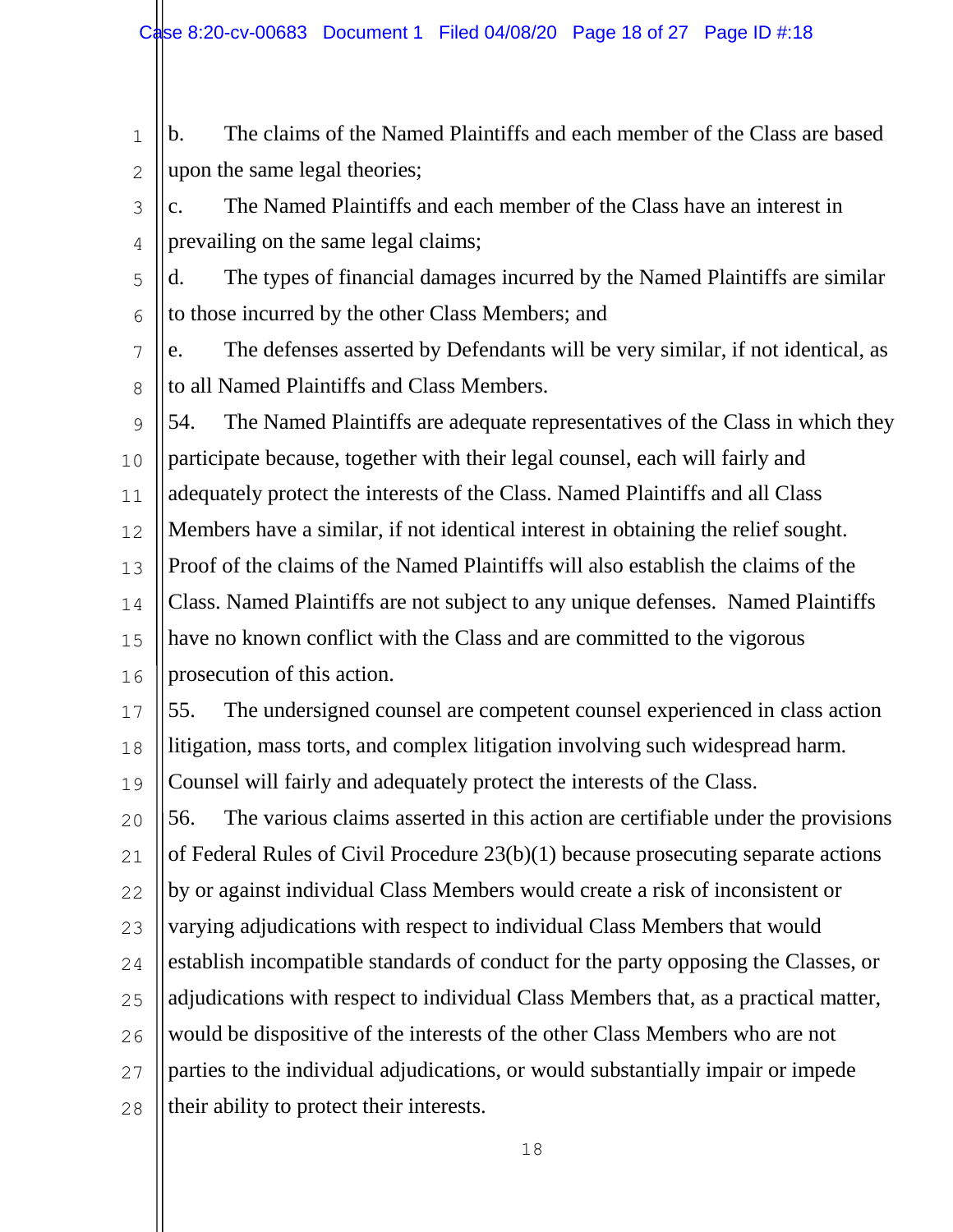1 2 3 4 5 6 7 8  $\mathsf{Q}$ 10 11 12 13 14 15 16 17 18 19 20 57. Plaintiffs' legal claims are properly certified pursuant to Rule 23(b) (3) in that: (1) a class action is superior in this case to other methods of dispute resolution; (2) the Class Members have an interest in class adjudication rather than individual adjudication because of their overlapping rights; (3) it is highly desirable to concentrate the resolution of these claims in this single forum because it would be difficult and highly unlikely that the affected Class Members would protect their rights on their own without this class action case; (4) the disparity between the resources of Defendants and Class Members would make prosecution of individual actions a financial hardship on Class Members; (5) the prosecution of separate actions by individual Class Members, or the individual joinder of all Class Members is impractical and would create a massive and unnecessary burden on the Court's resources; and (6) Management of the class will be efficient and far superior to the management of individual lawsuits. Moreover, currently, the undersigned counsel is unaware of any other pending litigation regarding this controversy with respect to the specific small business claims asserted in this case. 58. The issues particularly common to the Class Members' claims, some of which are identified above, are alternatively certifiable pursuant to Fed. R. Civ. P. 23(c) (4), as resolution of these issues would materially advance the litigation, and class resolution of these issues is superior to repeated litigation of these issues in separate trials.

21 22 23 59. The Named Plaintiffs have retained the below counsel to represent them in this lawsuit, and are obligated to pay said counsel reasonable attorneys' fees provided recovery is obtained.

- 24 /////
- 25 /////
- 26 /////
- 27 /////
- 28 /////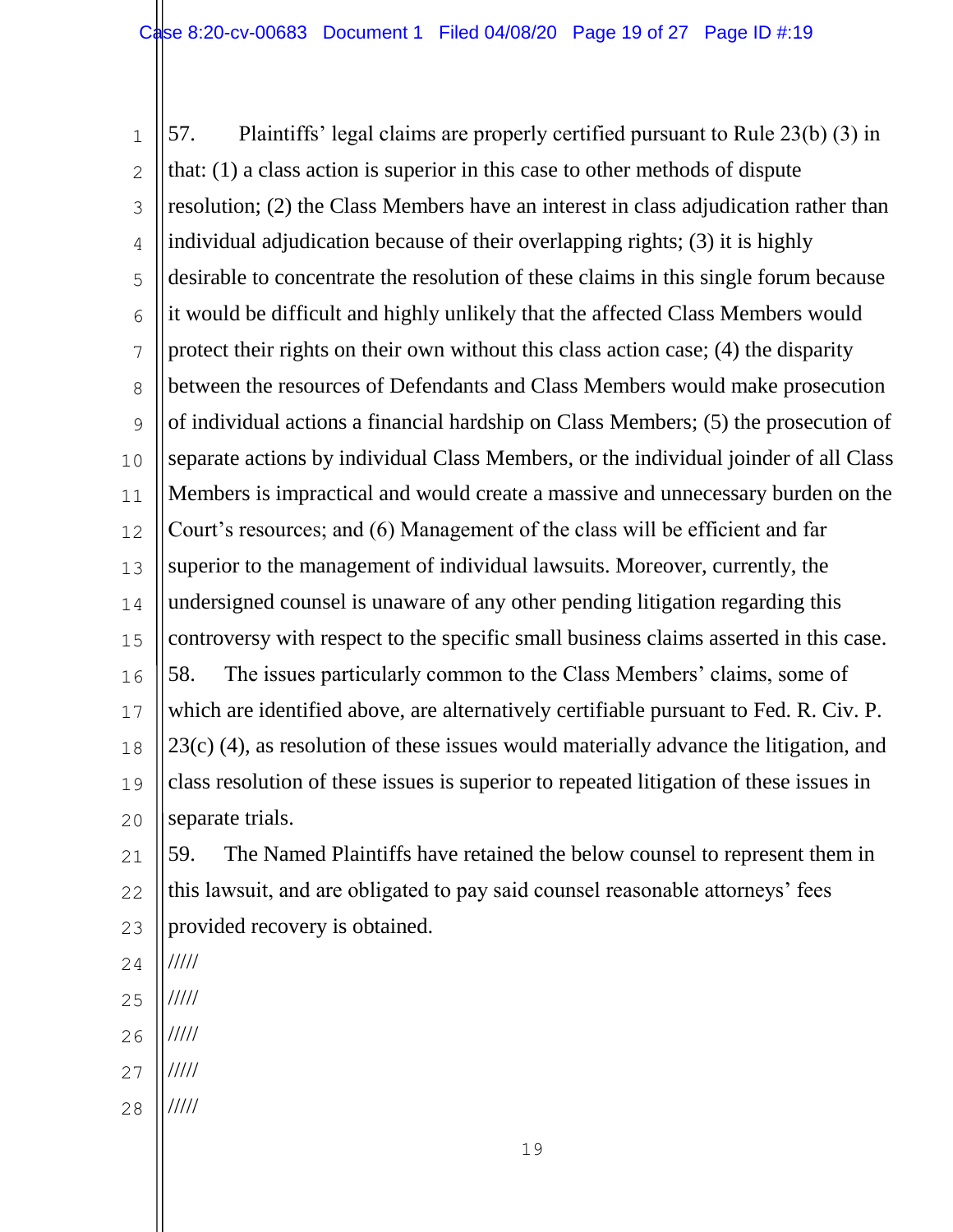#### 1 2 3 4 5 6 7 8 9 10 11 12 13 14 15 16 17 18 19 20 21 22 23 24 25 26 27 28 **COUNT I – NEGLIGENCE**  (Named Plaintiffs and each Class Member; Against all Defendants) The Named Plaintiffs adopt, incorporate by reference, and restate the foregoing allegations in paragraphs 1 through 59, as if fully set forth herein, and further allege: 60. Defendants owed a duty to small businesses in the United States and in the of California, including the Named Plaintiffs and the Class Members, to not act negligently in their management and handling of the COVID-19 outbreak, so that COVID-19 would not unreasonably spread as it did to the United States, including the States of California. 61. Defendants breached their duty to Plaintiffs and the Class Members, by, among other things: a. Failing to admit their knowledge of the dangers of the virus, its lethalness, and the ease of human to human transmission; b. Failing to contain the virus in its early stages when they knew, or should have known, of its dangers and ease of transmission; c. Failing to contain the virus more quickly when the spread was apparent; d. Failing to restrict public gatherings of more than 40,000 Wuhan families when they knew, or should have known, of the dangers of the virus and ease of transmission; e. Failure of the governmental entities to adequately and reasonably supervise the outbreak and contain its effects after the medical community warned them about these dangers; f. Failing to provide adequate and reasonable warnings to Plaintiffs and the Class Members when they knew or should have known of the dangers described herein;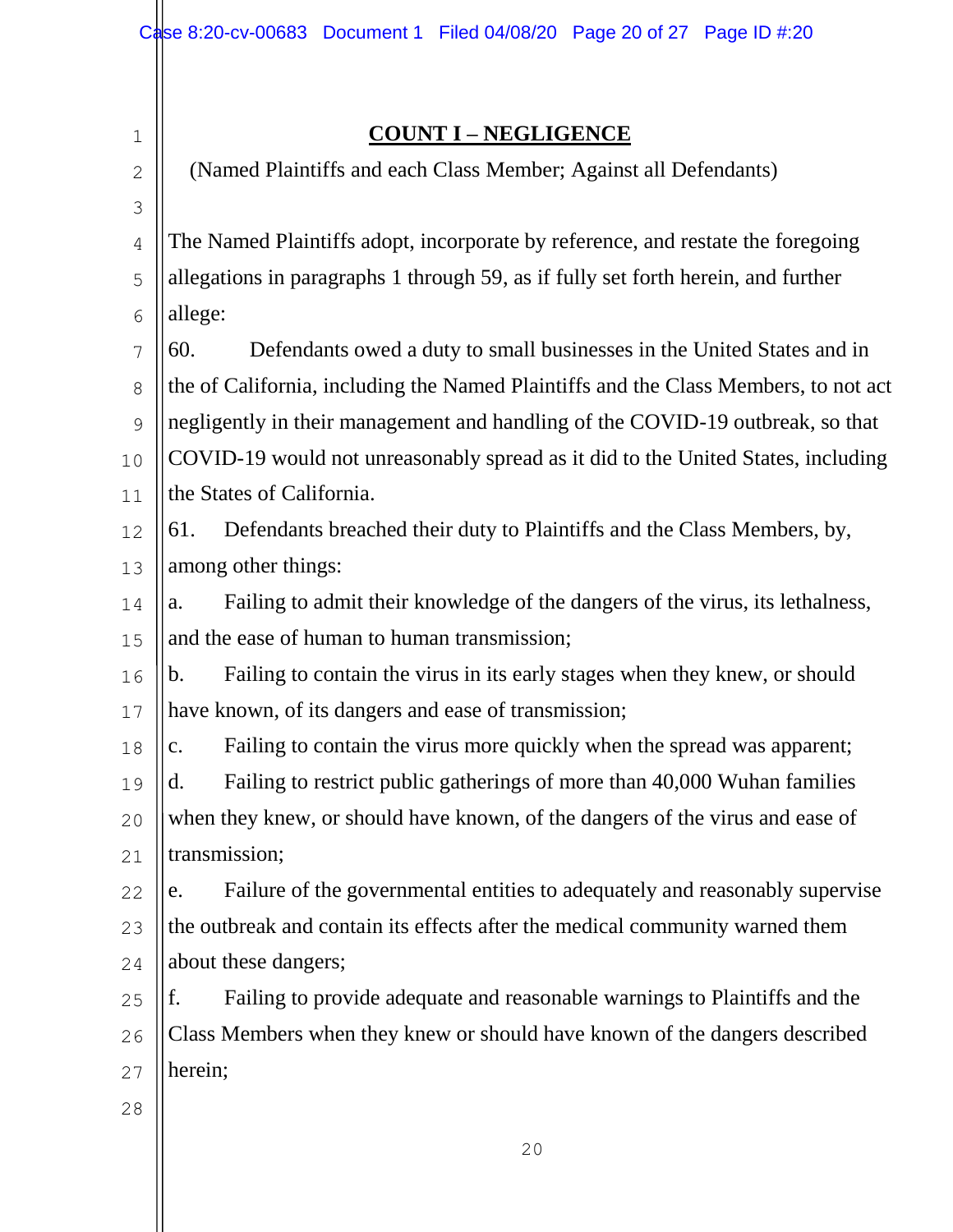1 2 g. Disseminating materials and statements that provided wrong information to people within and outside China;

3 4 5 6 h. Destroying scientific evidence and data, so the Plaintiffs and the Plaintiff class members could not know or learn about what was really occurring in China; i. Disseminating false information to the US, which made it impossible to know or learn what was really taking place in China with COVID-19; and

7 8  $\mathsf{Q}$ j. Engaging in a cover-up regarding the severity of the COVID-19 pandemic, which made it impossible for the US and the Plaintiffs to know, or learn, what was really occurring in China, and how this could affect their businesses.

10 11 12 62. But for Defendants' wrongful and negligent duties owed to Plaintiffs and Class Members, Plaintiffs' and Class Members' business would not have been harmed.

13 14 15 63. There is a temporal and close causal connection between Defendants' actions described herein and the harm suffered, or the risk of imminent harm suffered by Plaintiffs and the Class.

16 17 18 19 20 21 22 23 24 25 26 27 64. Defendants knew or should have known that their actions, described herein, would cause global harm to businesses, including to Plaintiffs and Class Members and that the risk of such harm was highly likely. Defendants acted in conscious disregard of such foreseeable risk. Defendants' actions in engaging in the abovenamed unlawful practices and acts were negligent, knowing and willful, and/or wanton and reckless with respect to the rights of Plaintiffs and Class Members warranting the imposition of exemplary or punitive damages against Defendants. 65. As a direct and proximate result of Defendants' breaches as described herein, Plaintiffs and the Class Members sustained hundreds of Billions or Trillions of dollars in financial damages and/or economic loses, and seek actual, special, exemplary, punitive and compensatory damages. /////

28 /////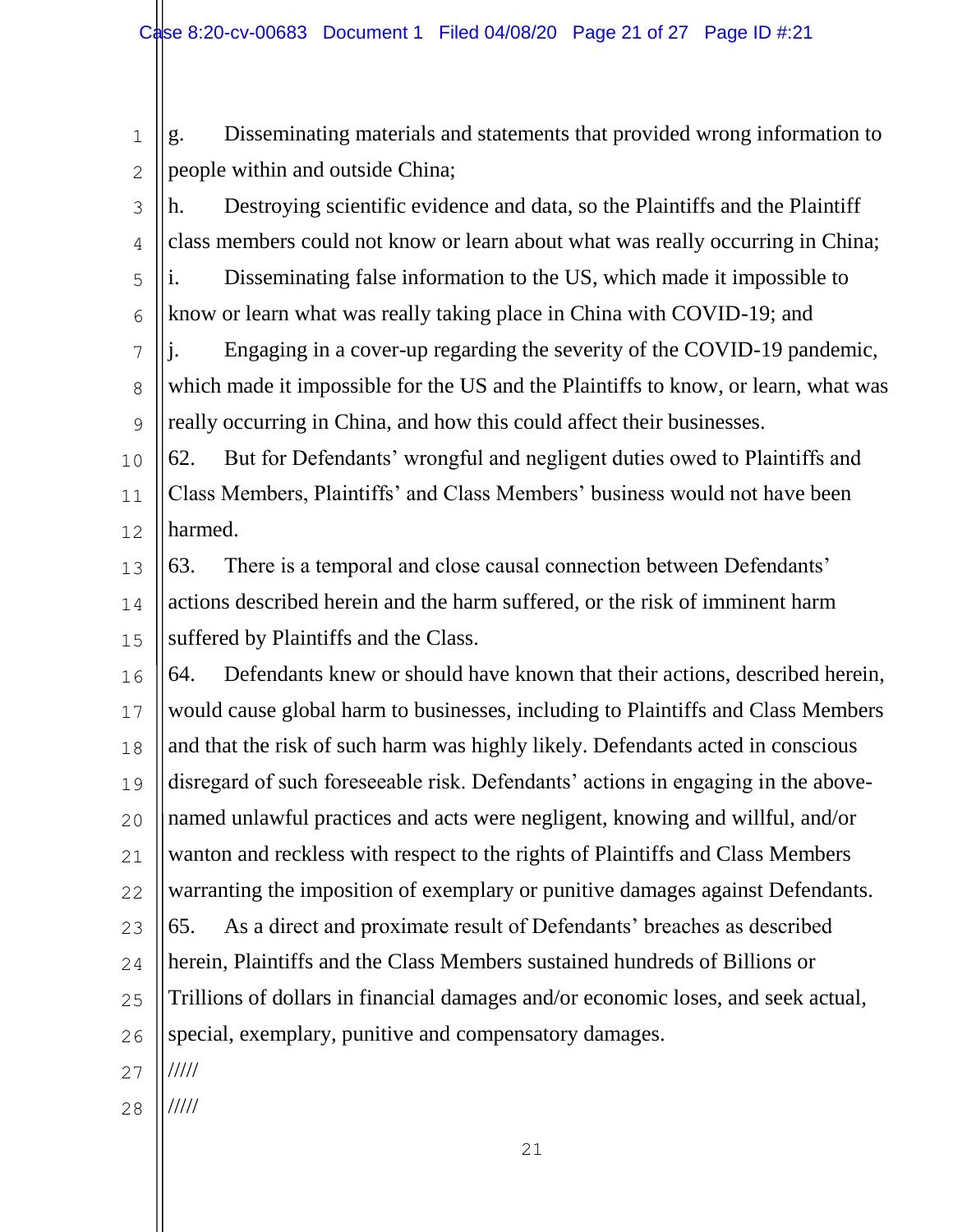# **COUNT II – STRICT LIABILITY FOR CONDUCTING ULTRAHAZARDOUS ACTIVITY**

(Named Plaintiffs and each Class Member; Against all Defendants)

5 6 7 Named Plaintiffs and Plaintiff Class Members adopt, incorporate by reference, and restate the foregoing allegations in paragraphs 1 through 65, as if fully set forth herein, and further allege:

8 9 10 11 12 13 14 15 16 17 18 19 20 66. Upon information and belief, the only two registered bio-weapons laboratories in the PRC are located in the City of Wuhan, and one of them, the National Biosafety Laboratory at the Wuhan Institute of Virology, is the only declared site in China capable of working with deadly viruses, and handles, according to various press accounts, covert military applications of viruses. 67. In February, 2020 after the PRC's President Xi Jinping finally began speaking openly about the outbreak and its spread, it was reported by the media that the Chinese Ministry of Science and Technology released a new directive titled: "Instructions on strengthening biosecurity management in microbiology labs that handle advanced viruses like the novel coronavirus." Clearly, Defendants knew or should have known about containment issues within their microbiology labs, such as the ones operating in Wuhan, and that those labs handling viruses such as COVID-19.

21 22 68. The Wuhan laboratories are in close proximity to the "wild animal" marketplace where COVID-19 is alleged to have originated.

23 24 25 26 69. Furthermore, it has been reported in the media that some Chinese researchers are in the habit of selling their laboratory animals to street vendors after they have finished experimenting on them, instead of properly disposing of infected animals by cremation, as the law requires.

27

1

2

3

4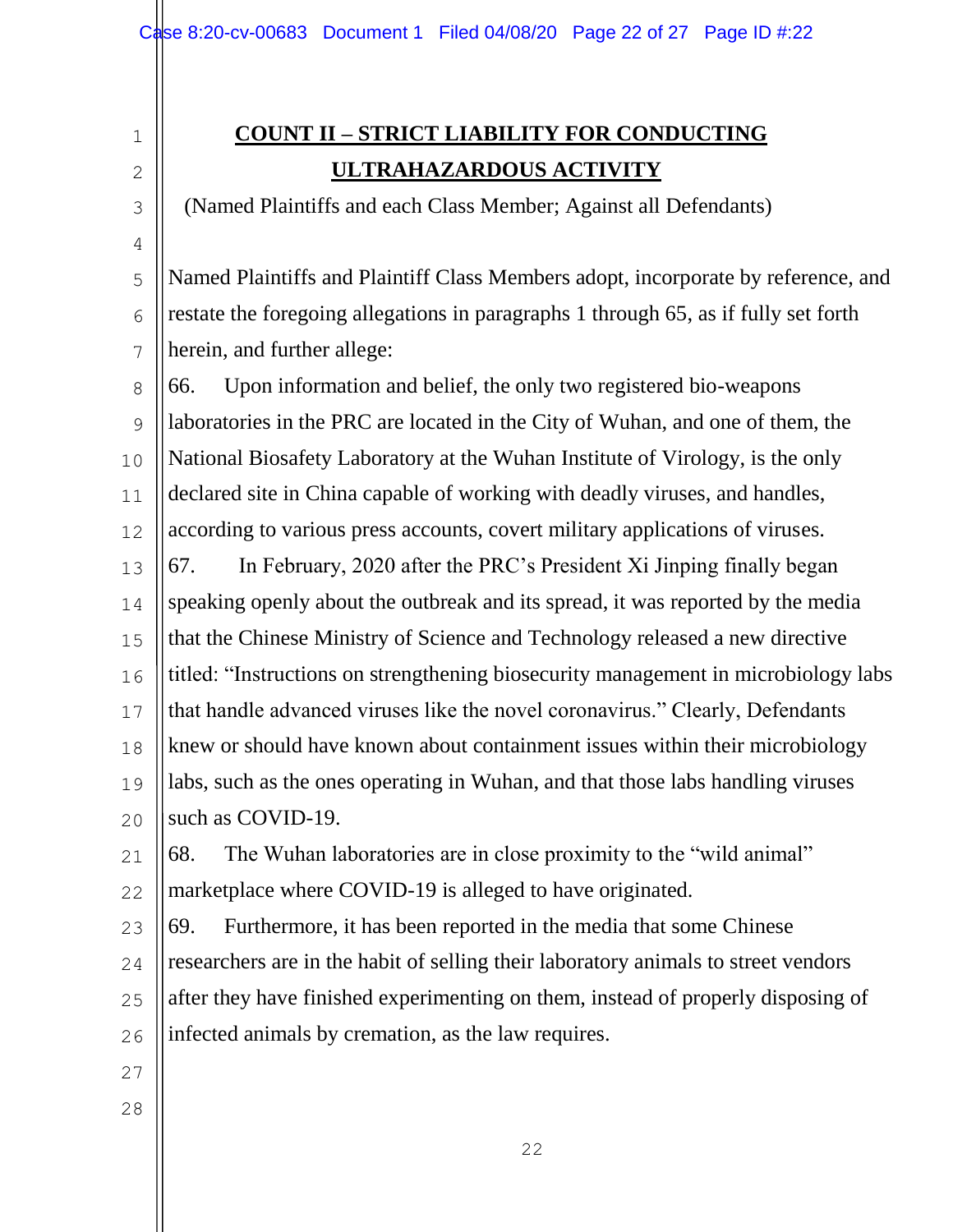| $\mathbf 1$   | 70.<br>The conduct of Defendants in connection with activities at the National      |
|---------------|-------------------------------------------------------------------------------------|
| $\mathbf{2}$  | Biosafety Laboratory constitutes an ultra-hazardous activity under US and           |
| 3             | California law because:                                                             |
| 4             | The conduct necessarily involves a risk of serious harm to the person, land,<br>a.  |
| 5             | property or chattels of others which cannot be eliminated by the exercise of the    |
| 6             | utmost care;                                                                        |
| 7             | The activities at the lab are not a matter of common usage; and<br>b.               |
| $8\,$         | The activity is not of substantial value to any community.<br>$\mathbf{c}$ .        |
| $\mathcal{G}$ | The harms alleged herein are the result of Defendants' ultra-hazardous<br>71.       |
| 10            | activity.                                                                           |
| 11            | The harms suffered by the Plaintiffs and the Class Members are within the<br>72.    |
| 12            | abnormal risk of harm posed by Defendants' ultra-hazardous activity.                |
| 13            | By conducting this ultra-hazardous activity, the Defendants' acts and<br>73.        |
| 14            | omissions demonstrate a conscious disregard or indifference to the rights, welfare, |
| 15            | safety, and property rights of Plaintiffs and the Class Members.                    |
| 16            | But for Defendants' wrongful and negligent duties owed to Plaintiffs and<br>74.     |
| 17            | Class Members, Plaintiffs' and Class Members' business would not have been          |
| 18            | harmed.                                                                             |
| 19            | There is a temporal and close causal connection between Defendants'<br>75.          |
| 20            | actions described herein and the harm suffered, or the risk of imminent harm        |
| 21            | suffered by Plaintiffs and the Class.                                               |
| 22            | Defendants knew or should have known that their actions, described herein,<br>76.   |
| 23            | would cause global harm to businesses, including to Plaintiffs and Class Members    |
| 24            | and that the risk of such harm was highly likely. Defendants acted in conscious     |
| 25            | disregard of such foreseeable risk. Defendants' actions in engaging in the above-   |
| 26            | named unlawful practices and acts were negligent, knowing and willful, and/or       |
| 27            | wanton and reckless with respect to the rights of Plaintiffs and Class Members      |
| 28            | warranting the imposition of exemplary or punitive damages against Defendants.      |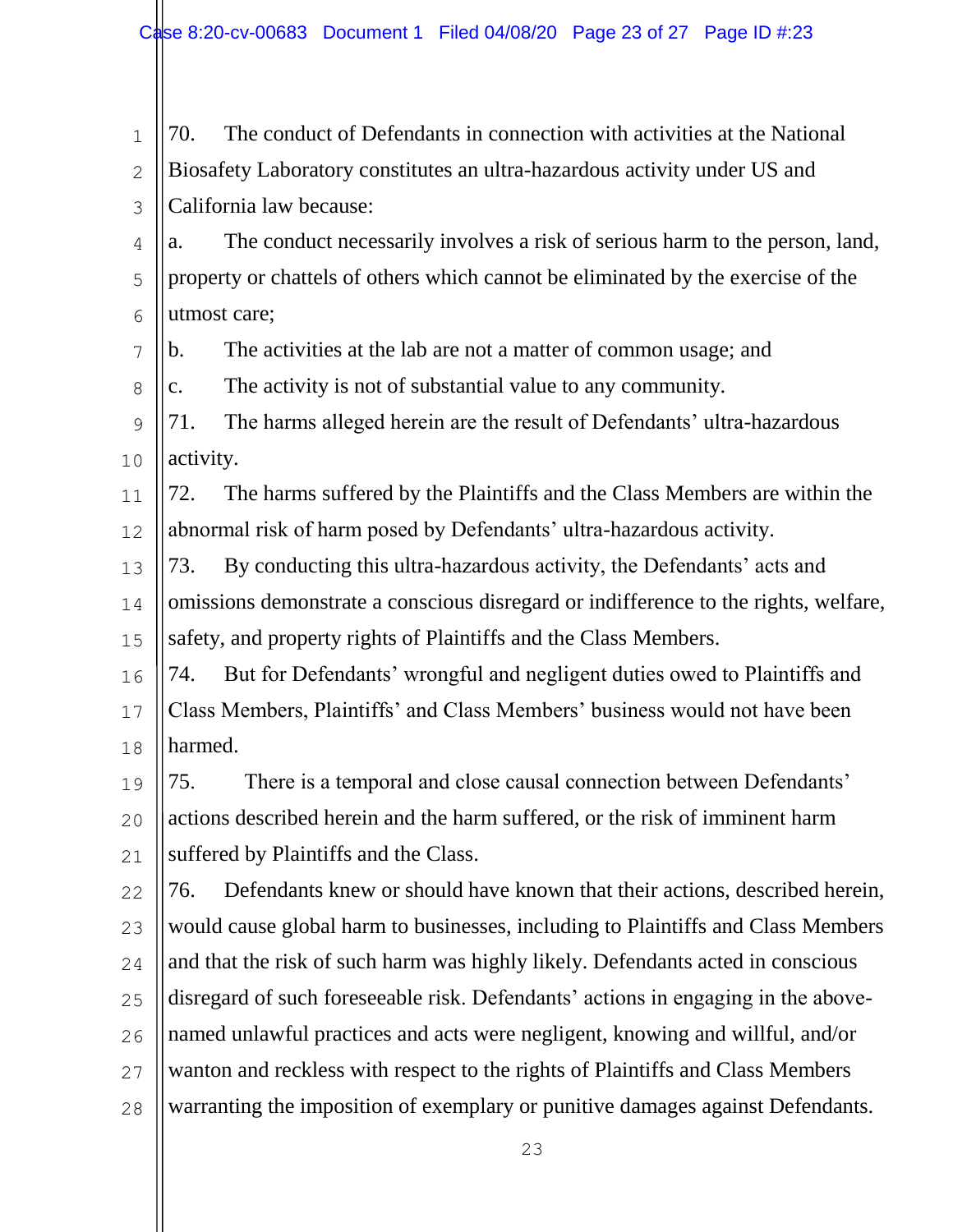|          | $\parallel$ 1   77. As a direct and proximate result of Defendants' ultra-hazardous activity, as |
|----------|--------------------------------------------------------------------------------------------------|
|          | 2 $\parallel$ described herein, the Plaintiffs and the Class Members have been injured and       |
|          | 3    harmed, and have suffered damages and economic loses, and seek actual, special,             |
|          | $\frac{1}{4}$ exemplary, punitive and compensatory damages.                                      |
|          | $\frac{1}{5}$ 78. Because the Defendants engaged in ultra-hazardous activity that caused         |
| $6 \mid$ | hundreds of Billions or Trillions of dollars in damages to Plaintiffs and the Class              |
|          | $\frac{1}{7}$   Members, Defendants are strictly liable to them for their damages.               |

10

11

## **COUNT III – PUBLIC NUISANCE**

(Named Plaintiffs and each Class Member Against all Defendants).

12 13 14 The Named Plaintiffs adopt, incorporate by reference, and restate the foregoing allegations in paragraphs 1 through 78, as if fully set forth herein, and further allege:

15 16 17 18 79. Defendants, and more specifically the PRC, Hubei Province and the City of Wuhan, had a duty to the public at large, including Named Plaintiffs and members of the class, not to use the property where the Wuhan Institute of Virology is located, and/or create a condition that harms public health.

19 20 21 22 80. Defendants, and more specifically the PRC, Hubei Province and the City of Wuhan, had a duty to the public at large, including Named Plaintiffs and members of the classes, not to use the city and province as, essentially a giant Petri dish, continuing to conduct extraordinarily large public gatherings, knowing of the

23 dangers of the virus and the ease of transmission.

24 25 26 27 81. Defendants, and more specifically the PRC, Hubei Province and the City of Wuhan, breached that duty through the conduct described herein, including by allowing COVID-19 to escape into Wuhan and/or flourish in Wuhan and Hubei, and thereby become a pandemic.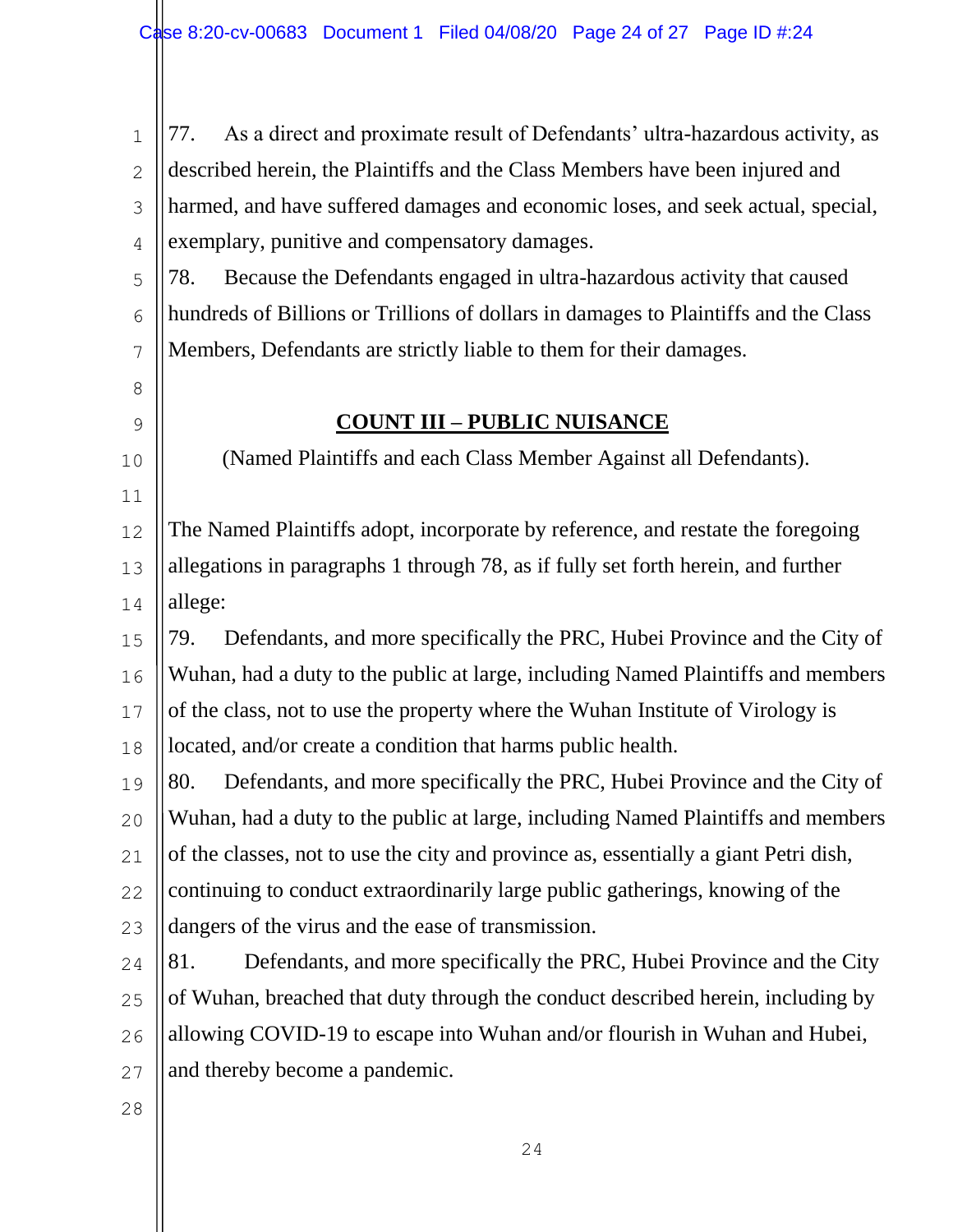1 2 3 4 5 6 82. Defendants' conduct has created a nuisance that violated rights, subverted public order in the United States and California, is indecent and immoral, and has caused annoyance, inconvenience and damage to the public, including the small businesses operated by the Named Plaintiffs and the members of the classes. 83. The Defendants' conduct and created nuisance has resulted in unreasonable injury to Plaintiffs and the Class Members.

7 8  $\mathsf{Q}$ 84. But for Defendants' wrongful and negligent duties owed to Plaintiffs and Class Members, Plaintiffs' and Class Members' business would not have been harmed.

10 11 12 85. There is a temporal and close causal connection between Defendants' actions described herein and the harm suffered, or the risk of imminent harm suffered by Plaintiffs and the Class.

13 14 15 16 17 18 19 20 21 22 23 24 25 26 27 86. Defendants knew or should have known that their actions, described herein, would cause global harm to businesses, including to Plaintiffs and Class Members and that the risk of such harm was highly likely. Defendants acted in conscious disregard of such foreseeable risk. Defendants' actions in engaging in the abovenamed unlawful practices and acts were negligent, knowing and willful, and/or wanton and reckless with respect to the rights of Plaintiffs and Class Members warranting the imposition of exemplary or punitive damages against Defendants. 87. As a direct and proximate result of Defendants' nuisance, Plaintiffs and the Class Members will continue to suffer harms in the form of lost revenue and lost profits, and such harms will require ongoing future abatement if Plaintiffs' and the Class Members' businesses are to be operational, functional, and profitable. 88. As a direct and proximate result of Defendants' nuisance, as described herein, Plaintiffs and the Class Members have been injured and harmed, and have sustained financial damages and economic loses, and seek actual, special, exemplary, punitive and compensatory damages.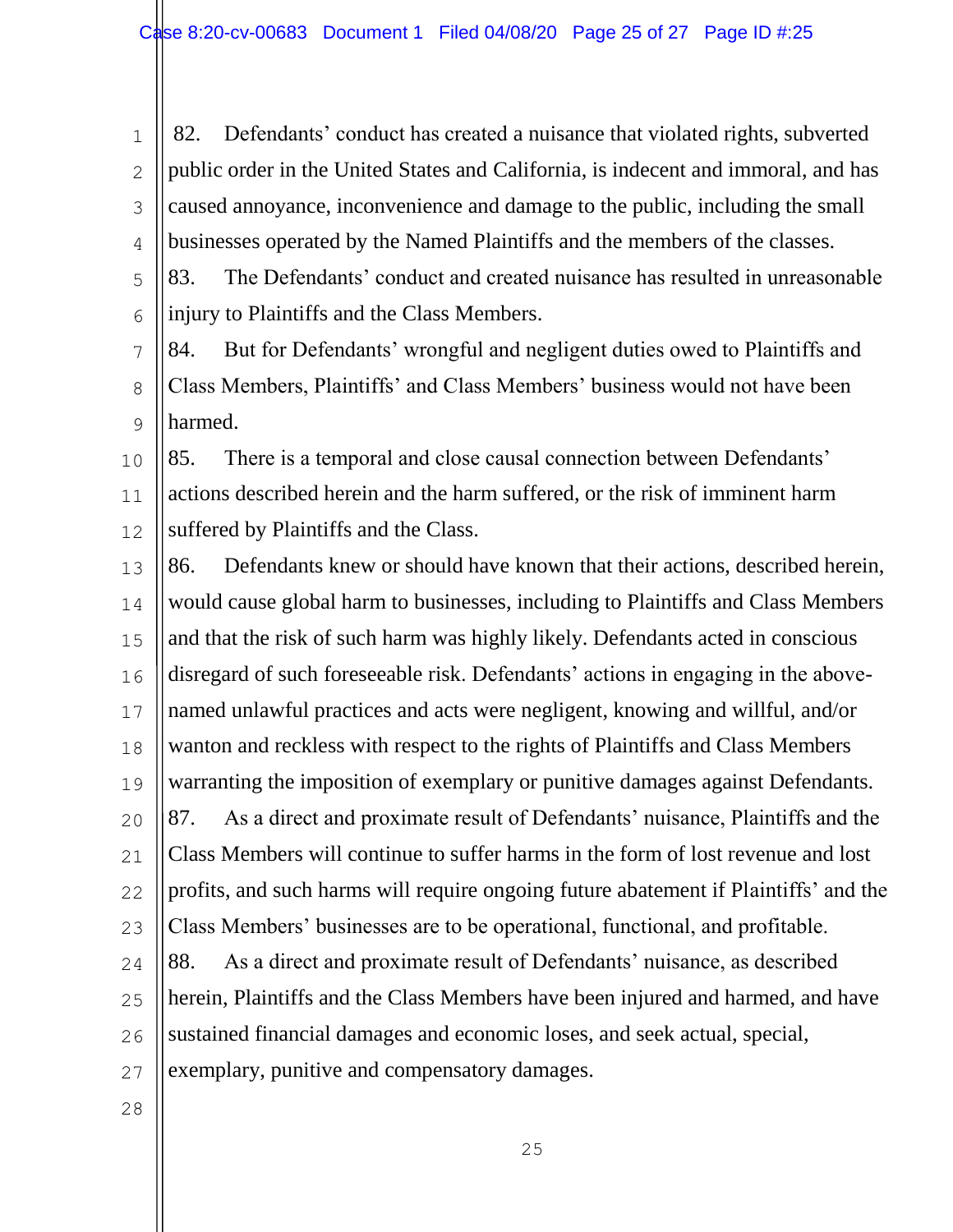# **PRAYER FOR RELIEF**

| $\mathbf{2}$   |                                                                                            |
|----------------|--------------------------------------------------------------------------------------------|
| 3              | WHEREFORE, the Named Plaintiffs, CARDIFF PRESTIGE PROPERTY,                                |
| $\overline{4}$ | <b>INCORPORATED, a California corporation, FIRST PREMIER X, a California</b>               |
| 5              | limited liability company, LITTLE SAIGON CHAMBER OF COMMERCE,                              |
| 6              | LLC, a California limited liability company, and VIETNAMESE AMERICAN                       |
| $\overline{7}$ | CULTURE AND EDUCATION FOUNDATION ("VACEF"), a California                                   |
| 8              | corporation, on behalf of themselves and as class representatives for all those            |
| 9              | similarly situated, demand judgment against Defendants, and pray for the                   |
| 10             | following relief :                                                                         |
| 11             | Certification of the Class under Federal Rule of Civil Procedure 23 and<br>a.              |
| 12             | appointment of Plaintiffs as representatives of the respective Class and their             |
| 13             | undersigned counsel as Class counsel;                                                      |
| 14             | An order requiring that Defendants pay compensatory and other damages to<br>b.             |
| 15             | Plaintiffs and the Class Members, for their economic and non-economic damages              |
| 16             | and losses identified herein, to the full extent permitted by the law, but no less than    |
| 17             | \$8,000,000,000,000.00 dollars;                                                            |
| 18             | An order awarding all damages allowed by any governing statutes or other<br>$\mathbf{c}$ . |
| 19             | governing law;                                                                             |
| 20             | An order awarding exemplary or punitive damages related to Defendants'<br>d.               |
| 21             | fraudulent, extreme, outrageous, malicious, oppressive conduct that was performed          |
| 22             | in conscious disregard of the health and safety of American citizens and California        |
| 23             | residents.                                                                                 |
| 24             | Statutory pre-judgment and post-judgment interest on any amounts awarded;<br>d.            |
| 25             | Costs and expenses in this litigation, including, but not limited to, expert<br>e.         |
| 26             | fees, filing fees, and reasonable attorneys' fees; and                                     |
| 27             | f.<br>Such other relief as this Court deems just and proper.                               |
| 28             |                                                                                            |
|                |                                                                                            |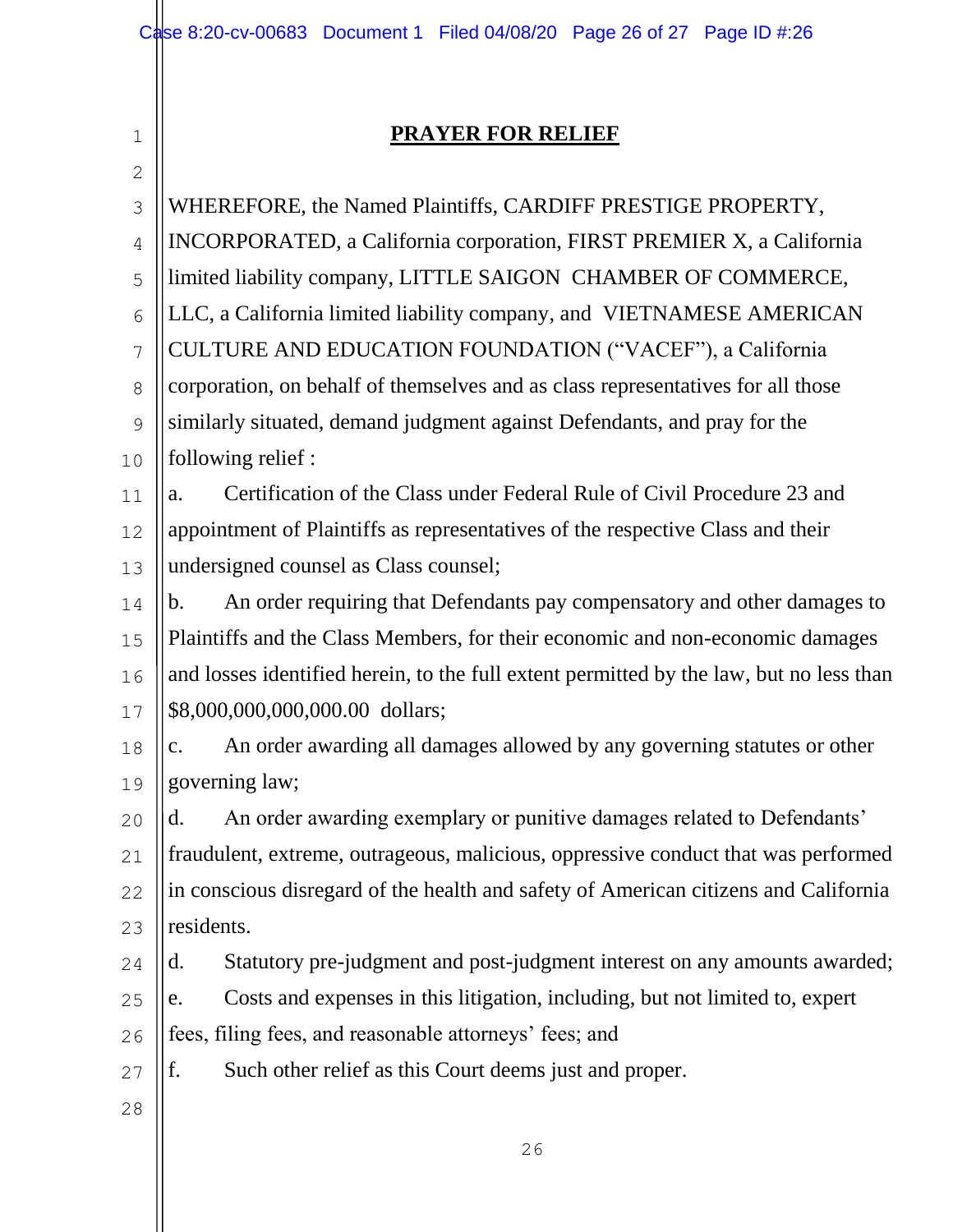|                | Case 8:20-cv-00683 Document 1 Filed 04/08/20 Page 27 of 27 Page ID #:27    |
|----------------|----------------------------------------------------------------------------|
|                |                                                                            |
| $1\,$          | <b>DEMAND FOR JURY TRIAL</b>                                               |
| $\sqrt{2}$     |                                                                            |
| $\mathfrak{Z}$ | The Named Plaintiffs, on their own behalf and on behalf the Class Members, |
| $\overline{4}$ | demand a trial by jury on all issues so triable.                           |
| 5              |                                                                            |
| $\epsilon$     | Dated this 6th day of April, 2020.                                         |
| 7              |                                                                            |
| $\,8\,$        |                                                                            |
| $\mathsf 9$    |                                                                            |
| 10             | /s/ HOANG HUY TU, ESQ.                                                     |
| 11             |                                                                            |
| 12             | The Tu Firm, APLC                                                          |
| 13             | 10810 Warner Avenue, Ste. 12                                               |
| 14             | Fountain Valley, CA 92708                                                  |
| 15             | Tel.: (714) 636-6030                                                       |
| 16             | Fax.: (714) 636-6048                                                       |
| $17$           | ttflawyers@gmail.com                                                       |
| $18\,$         |                                                                            |
| 19             |                                                                            |
| 20             |                                                                            |
| 21             |                                                                            |
| 22             |                                                                            |
| 23             |                                                                            |
| 24             |                                                                            |
| 25             |                                                                            |
| 26             |                                                                            |
| 27             |                                                                            |
| 28             |                                                                            |
|                | 27                                                                         |